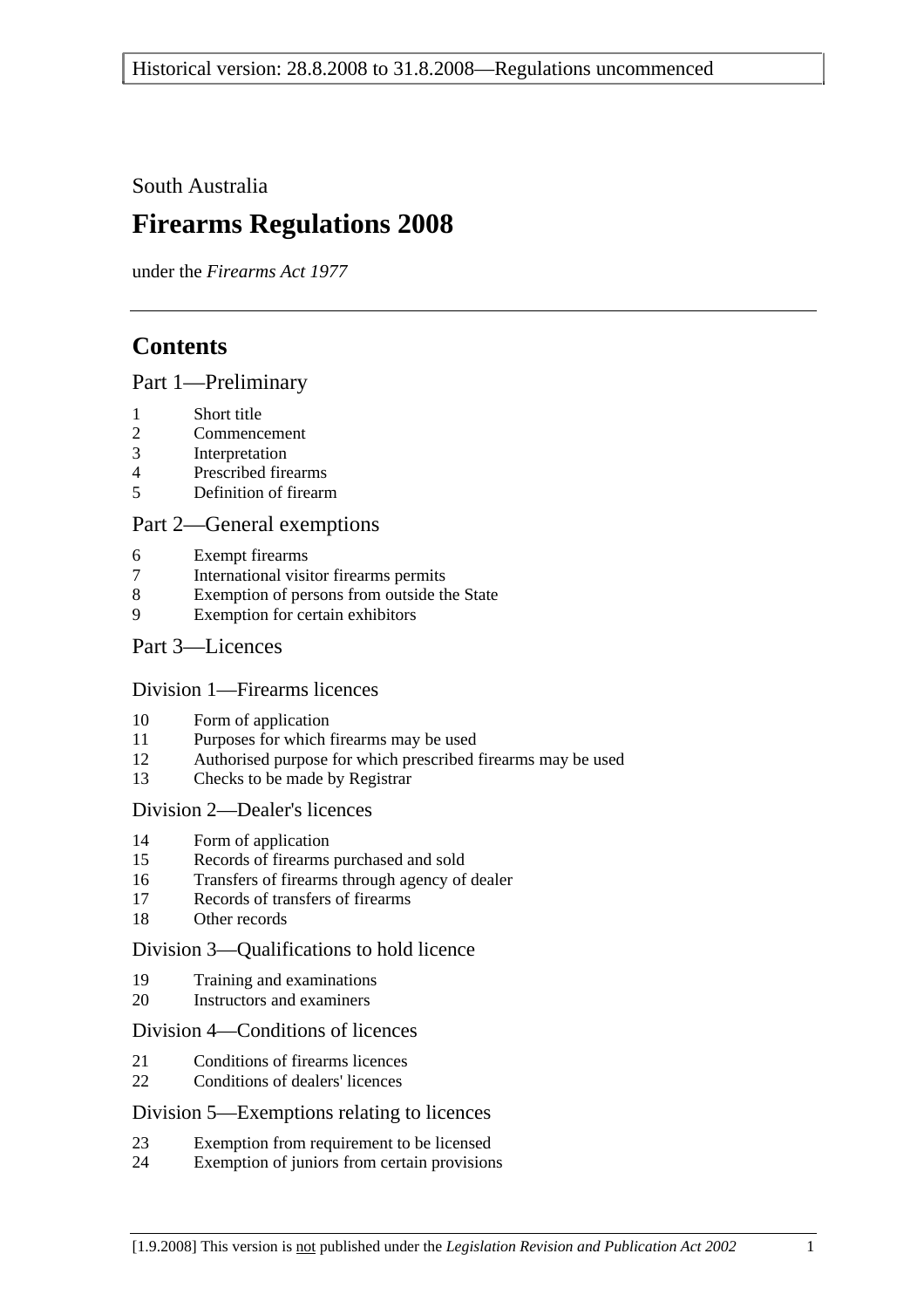#### Division 6—General

- 25 Company nominee
- 26 Replacement of licence
- 27 Reporting obligations of prescribed persons

#### Part 4—Acquisition and registration of firearms

- 28 Application for permits
- 29 Checks to be made by Registrar
- 30 Application to register firearm
- 31 Acquisition of class C firearms
- 32 Nature of alteration, loss, theft or destruction of firearm
- 33 Acquisition of class H firearms
- 34 Certificate of registration

#### Part 5—Acquisition of ammunition

- 35 Application for permit
- 36 Limit on quantity of ammunition
- 37 Exemption—acquisition and supply of gas cylinders

#### Part 6—Security of firearms and ammunition

- 38 Security of firearms
- 39 Possession of prescribed firearms
- 40 Possession of firearms by dealers
- 41 Ammunition
- 42 Security of dealer's building
- 43 Exemption from Part
- Part 7—Recognised bodies

#### Division 1—Recognised firearms clubs

- 44 Application for recognition
- 45 Certificate of recognition
- 46 Approval of Registrar required for alteration to range
- 47 Club to inform Registrar of change
- 48 Acceptance of new members
- 49 Records to be kept by clubs
- 50 Change in membership

#### Division 2—Recognised paint-ball operators and recognised commercial range operators

- 51 Application for recognition of paint-ball operator
- 52 Application for recognition of commercial range operator
- 53 Certificate of recognition
- 54 Alteration of grounds or range
- 55 Operator to inform Registrar of change

#### Part 8—Miscellaneous

- 56 Advertising firearm for sale
- 57 Transporting of firearms—exclusion from section 35A of Act
- 58 Records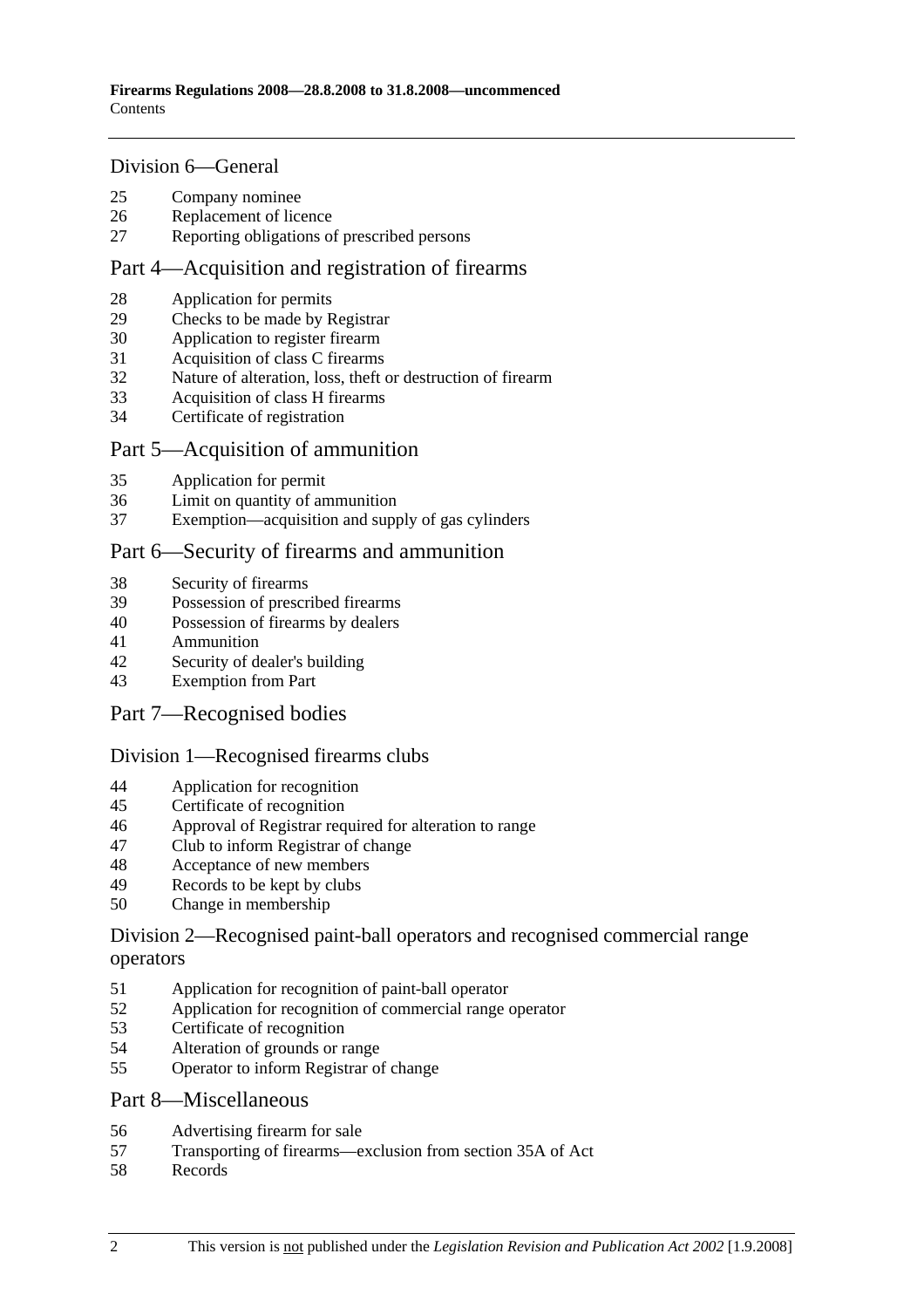- 59 Form of applications and licences etc
- 60 Fees
- 61 Offence

Schedule 1—Fees

### Schedule 2—Revocations

- 1 Revocation of *Firearms Regulations 1993*
- 2 Revocation of *Firearms (Compensation) Regulations 1996*
- 3 Revocation of *Firearms (Exemption for Certain Exhibitors) Regulations 2003*

Legislative history

# **Part 1—Preliminary**

#### **1—Short title**

These regulations may be cited as the *Firearms Regulations 2008*.

#### **2—Commencement**

These regulations will come into operation on 1 September 2008.

#### **3—Interpretation**

(1) In these regulations, unless the contrary intention appears—

*Act* means the *Firearms Act 1977*;

*captive bolt gun* means a firearm designed to kill animals by firing a bolt that remains part of the firearm during and after firing;

*dog retriever* means a firearm designed to fire a projectile for a dog to retrieve;

*home-made firearm* means a firearm that incorporates a barrel or receiver that was made in Australia by a person who is not a licensed dealer in firearms;

*international visitor firearms permit*—see regulation 7;

*owner* in relation to land includes an occupier of the land;

*paint-ball shooting* means shooting a paint-ball firearm when participating in an organised activity on the grounds of a recognised paint-ball operator;

*power head* means a firearm (not being a captive bolt gun) designed to kill animals by striking the muzzle against the animal;

*prescribed firearm*—see regulation 4;

*rocket line launcher* means a firearm that is designed to throw a rope, cable or line of any other kind;

*underwater firearm* means a firearm—

- (a) designed to fire projectiles by means of compressed air or other compressed gas; and
- (b) designed to be used underwater; and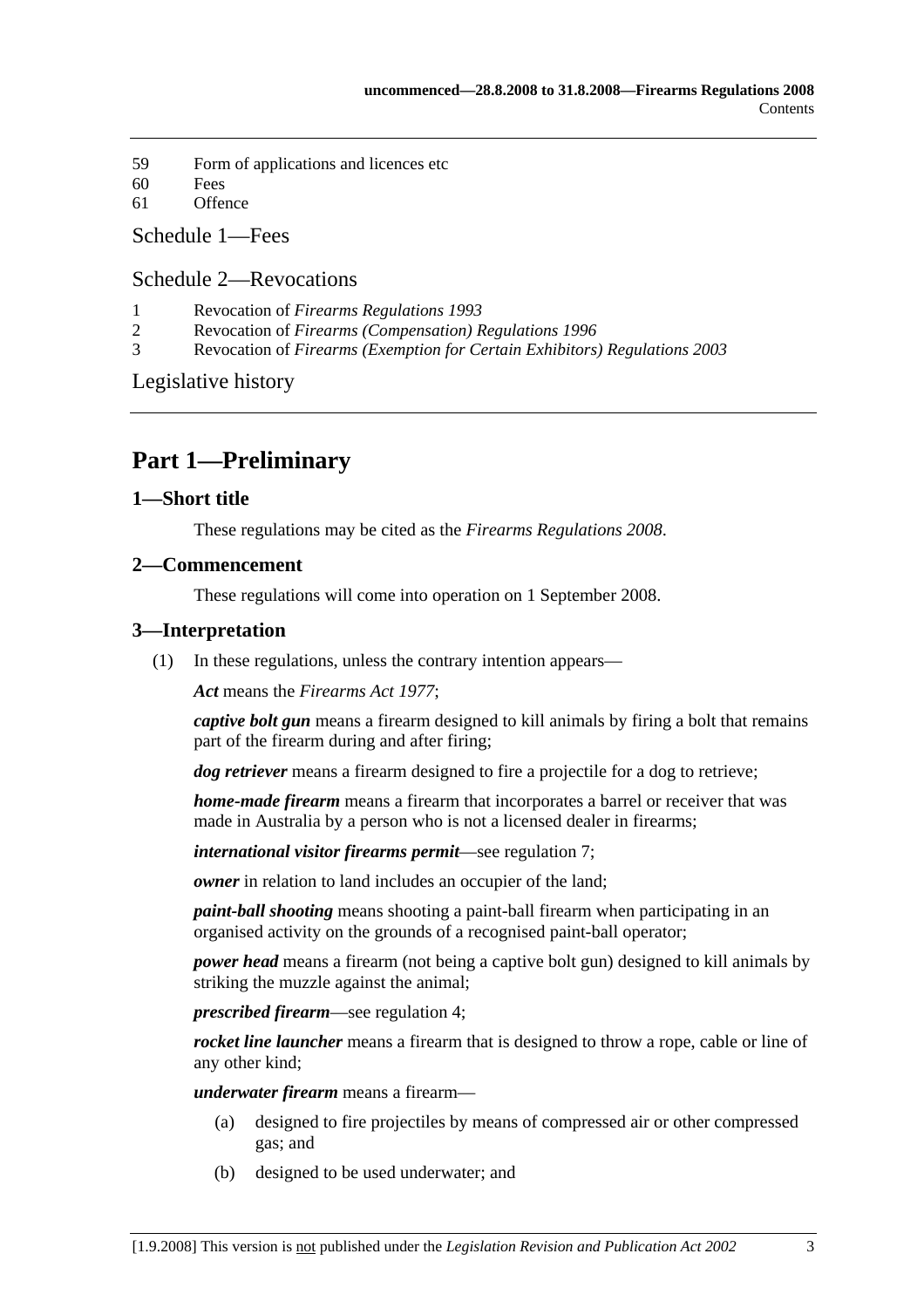(c) kept solely for use underwater;

*Very pistol* means a handgun designed to fire flares or exploding shells.

 (2) For the purposes of these regulations the length of the barrel of a firearm will be taken to be the distance from the breech face to the muzzle.

#### **4—Prescribed firearms**

- (1) For the purposes of the definition of *prescribed firearm* in section 5(1) of the Act, the following firearms are prescribed:
	- (a) automatic firearms;
	- (b) mortars, bazookas, rocket propelled grenades and similar military firearms designed to fire explosive projectiles;
	- (c) firearms having 1 or more barrels of less than 330 millimetres in length (but not handguns, air rifles, air guns or power heads);
	- (d) shotguns having 1 or more barrels of less than 450 millimetres in length;
	- (e) air rifles and air guns having 1 or more barrels of less than 250 millimetres in length;
	- (f) firearms having an overall length of less than 750 millimetres (but not handguns or power heads);
	- (g) firearms (but not handguns) designed to be reduced in overall length by folding, telescoping or any other means to a length of less than 750 millimetres and then to be capable of being fired;
	- (h) firearms designed to fire projectiles containing tear gas or any other lachrymatory substance or any nauseating substance or poison (but not firearms designed to tranquillise, immobilise or administer vaccines or other medicines to animals);
	- (i) firearms designed as, and having the appearance of, other objects;
	- (j) home-made firearms;
	- (k) receivers of firearms referred to in a preceding paragraph.
- (2) When determining the overall length of a paint-ball firearm for the purposes of subregulation (1)(f) the gas cylinder and the hose connecting the cylinder to the firearm (if any) will be included.

#### **5—Definition of firearm**

A toy firearm that is not designed to fire metallic projectiles is not included in the definition of *firearm* in the Act unless, in the Registrar's opinion, it should be regulated as a firearm under the Act and is the subject of a declaration to that effect by the Registrar published in the Gazette.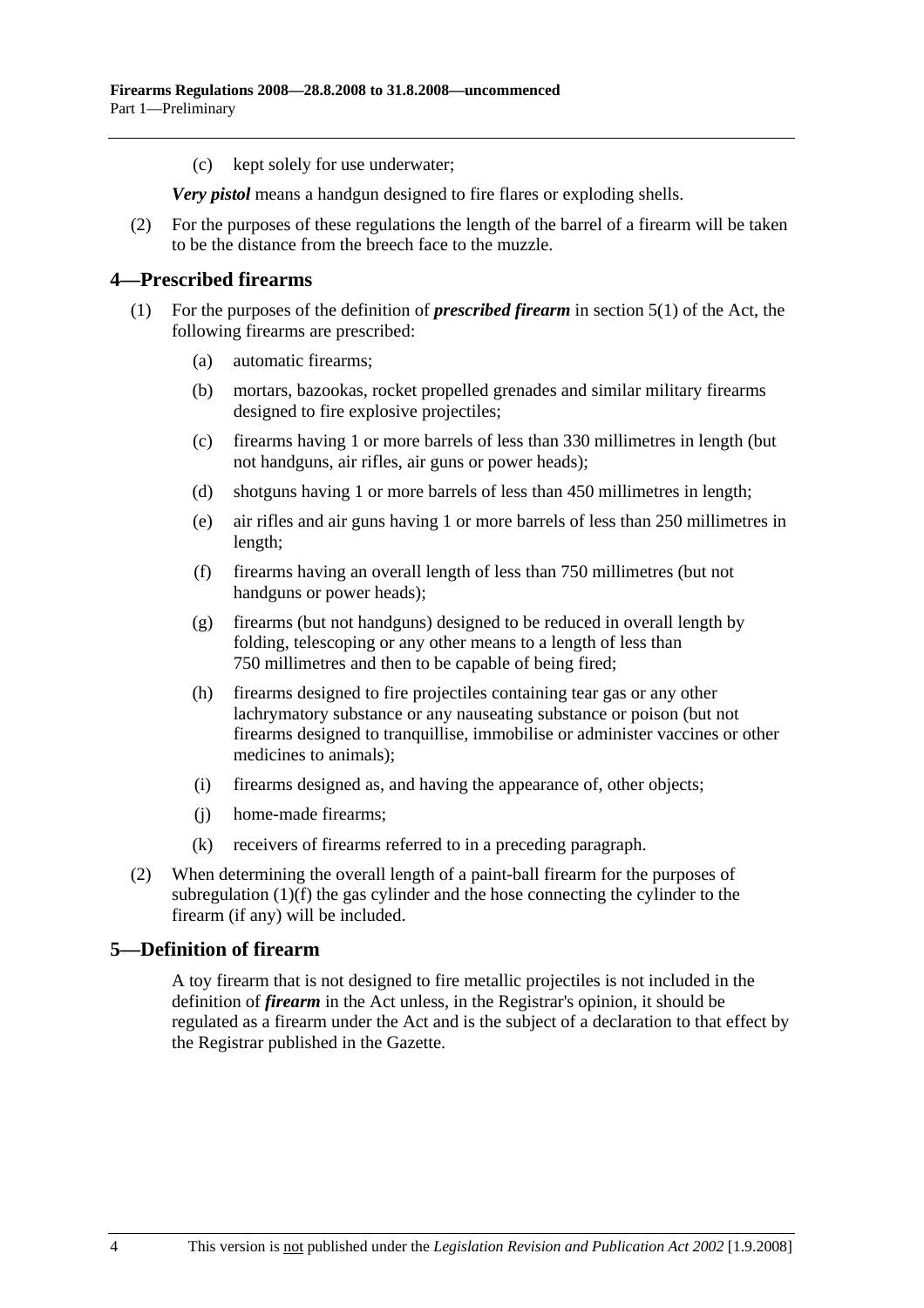# **Part 2—General exemptions**

#### **6—Exempt firearms**

The following are excluded from the provisions of the Act and these regulations:

- (a) captive bolt guns;
- (b) tools or instruments powered by burning propellant or by compressed air or other compressed gas;
- (c) rocket line launchers;
- (d) devices designed to throw a net to catch animals;
- (e) devices designed to throw an object for shotgun target practice;
- (f) dog retrievers;
- (g) Very pistols used only for signalling distress or rescuing persons in distress;
- (h) a firearm that—
	- (i) has been fitted with a transmitter of infrared electromagnetic waves or a receiver of such waves or both; and
	- (ii) has been modified so as to be incapable of firing a projectile; and
	- (iii) cannot easily be modified to fire projectiles;
- (i) an underwater firearm;
- (j) receivers of firearms referred to in a preceding paragraph.
- **Note—**

The definition of *firearm* in section 5(1) of the Act excludes an antique firearm. *Antique firearm* is defined in section 5(1).

#### **7—International visitor firearms permits**

- (1) The Registrar may, on the application of a visiting shooter or a visiting security officer, issue an international visitor firearms permit to the applicant.
- (2) The application—
	- (a) must be made in a manner and form approved by the Registrar; and
	- (b) must include, or be accompanied by, such information as the Registrar requires.
- (3) The applicant must—
	- (a) provide such further information as the Registrar requires in order to determine the application; and
	- (b) provide all information in connection with the application in the form required by the Registrar; and
	- (c) provide such proof of the information supplied as the Registrar requires.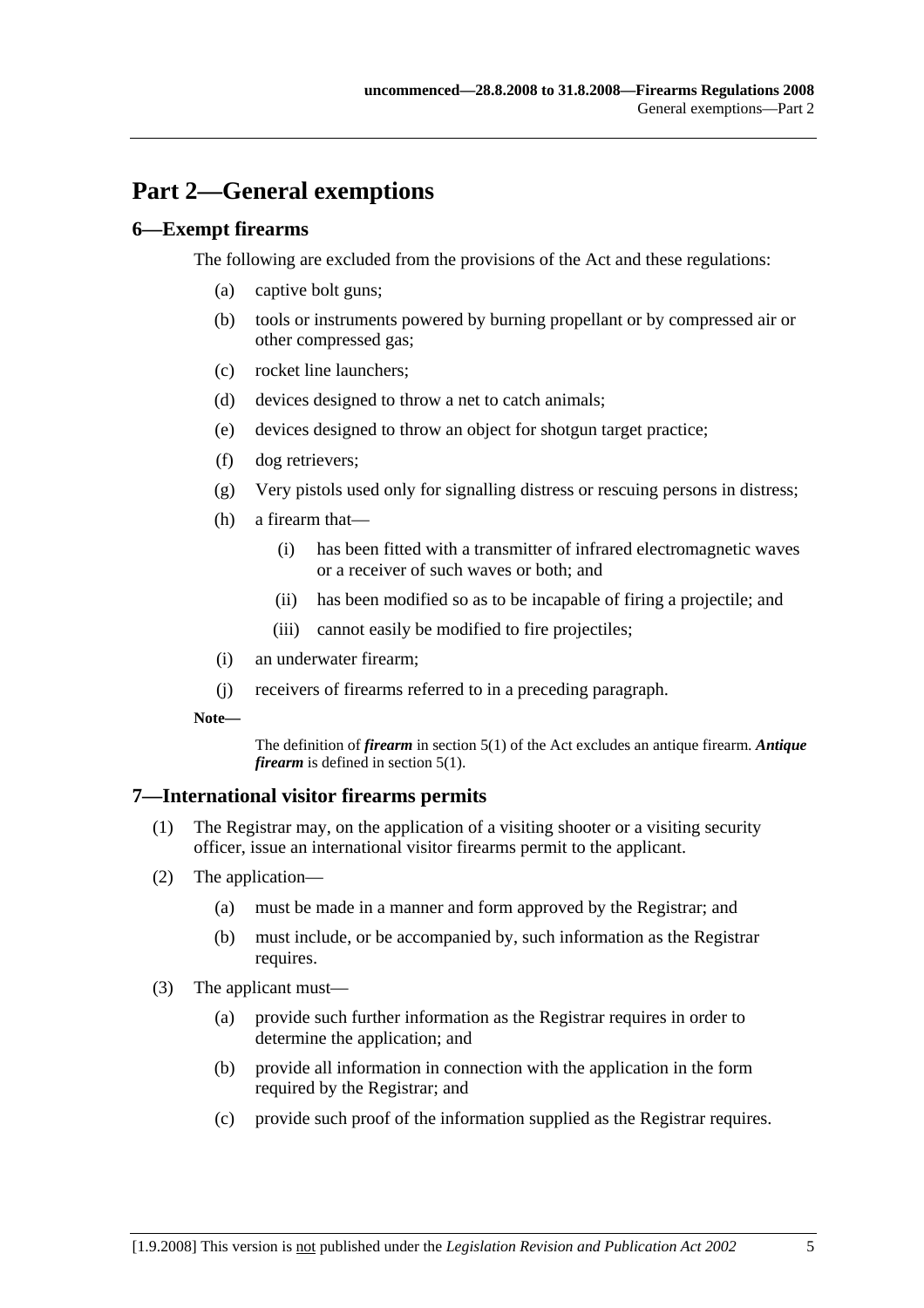- (4) A permit—
	- (a) may be issued for such term and subject to such conditions as the Registrar thinks fit; and
	- (b) may be varied or revoked by the Registrar at any time.
- (5) A permit issued under this regulation—
	- (a) must identify the firearm or firearms to which it applies; and
	- (b) must not be issued in relation to a class D firearm or a prescribed firearm.
- (6) A visiting shooter may possess and use a firearm in South Australia for the purpose of, or for a purpose related to, competitive shooting in accordance with an international visitor firearms permit issued to the shooter under this regulation or in accordance with a permit issued to the shooter under a law of another State or a Territory of the Commonwealth corresponding with this regulation.
- (7) A visiting security officer may possess and use a firearm in South Australia in accordance with an international visitor firearms permit issued to the officer under this regulation for the purpose of protecting a person identified in the permit.
- (8) A visiting shooter referred to in subregulation (6) or a visiting security officer referred to in subregulation (7) is exempt from each of the provisions of the Act and these regulations that he or she would otherwise be required to comply with in relation to activities authorised by the permit.
- (9) In this regulation—

*visiting security officer* means a person who is visiting, or who intends visiting, Australia for the purpose of providing personal security services for a foreign dignitary or official;

*visiting shooter* means a person who is visiting, or who intends visiting, Australia to participate in competitive shooting.

#### **8—Exemption of persons from outside the State**

- (1) Subject to this regulation, an unlicensed person whose usual place of residence is outside South Australia may possess and use a firearm in South Australia for a purpose permitted by these regulations if the person is authorised to do so under the law of his or her usual place of residence.
- (2) Subregulation (1) does not entitle a person whose usual place of residence is outside Australia to possess or use a class C, D or H firearm for hunting.
- (3) Subregulation (1) does not entitle a person to possess or use a firearm for the purpose of, or for a purpose related to, competitive shooting or for the purpose of protecting a person (for which the person must obtain an international visitor firearms permit).
- (4) Subject to compliance with subregulation (7), a person who moves his or her usual place of residence to South Australia may, for a period of 3 months after moving—
	- (a) possess and use class A and B firearms; and
	- (b) possess class C, D or H firearms,

in South Australia for a purpose permitted by these regulations if the person was authorised to do so under the law of his or her former place of residence.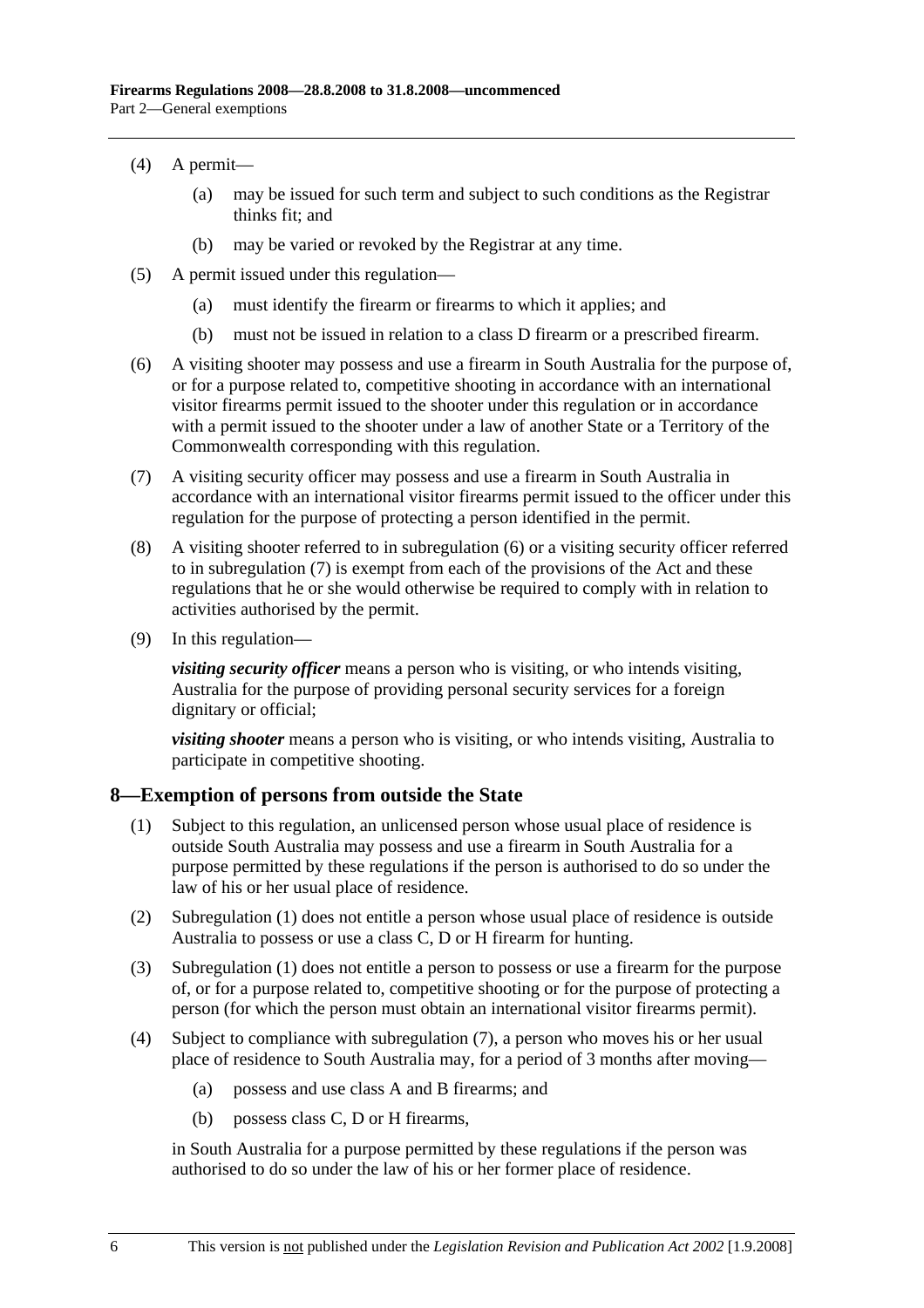- (5) A person who has possession of a firearm under subregulation (1) is not required to register the firearm.
- (6) A person referred to in subregulation  $(1)$  or  $(4)$  who has been issued with a licence under the law of his or her usual or former place of residence must carry the licence and produce it to a police officer on request.
- (7) A person who has moved his or her usual place of residence to South Australia must, within 7 days after moving apply, under the Act and these regulations for registration of, and for a licence to possess and use, the firearms in his or her possession.
- (8) The exemption provided by this regulation does not apply—
	- (a) in relation to a prescribed firearm; or
	- (b) in favour of a person who fails to comply with subregulation (6) or (7).

#### **9—Exemption for certain exhibitors**

- (1) The holder of a dealer's licence who exhibits firearms at a recognised exhibition is, for the purposes of so exhibiting firearms, exempt from section  $17(4)(a)$  of the Act.
- (2) The Minister may, by notice in the Gazette, declare a specified exhibition to be a recognised exhibition for the purposes of this regulation and specify the place at which, and the period for which, the exhibition is to be held.
- (3) The Minister may, by subsequent notice in the Gazette, vary or revoke a notice under subregulation (2).
- (4) For the purposes of this regulation, firearms will only be taken to be exhibited at a recognised exhibition if they are exhibited at the place and during the period specified in the notice.

## **Part 3—Licences**

#### **Division 1—Firearms licences**

#### **10—Form of application**

An application for a firearms licence, or the renewal of a firearms licence, must be in a form approved by the Registrar.

#### **11—Purposes for which firearms may be used**

- (1) A firearms licence must be endorsed by the Registrar with the purpose or purposes for which the firearm or firearms of the class or classes authorised by the licence may be used by the holder of the licence.
- (2) Subject to subregulation (3), 1 or more of the following purposes may be endorsed on a firearms licence:
	- (a) use as a member of a shooting club—1;
	- (b) target shooting—2;
	- (c) hunting—3;
	- (d) paint-ball shooting—4;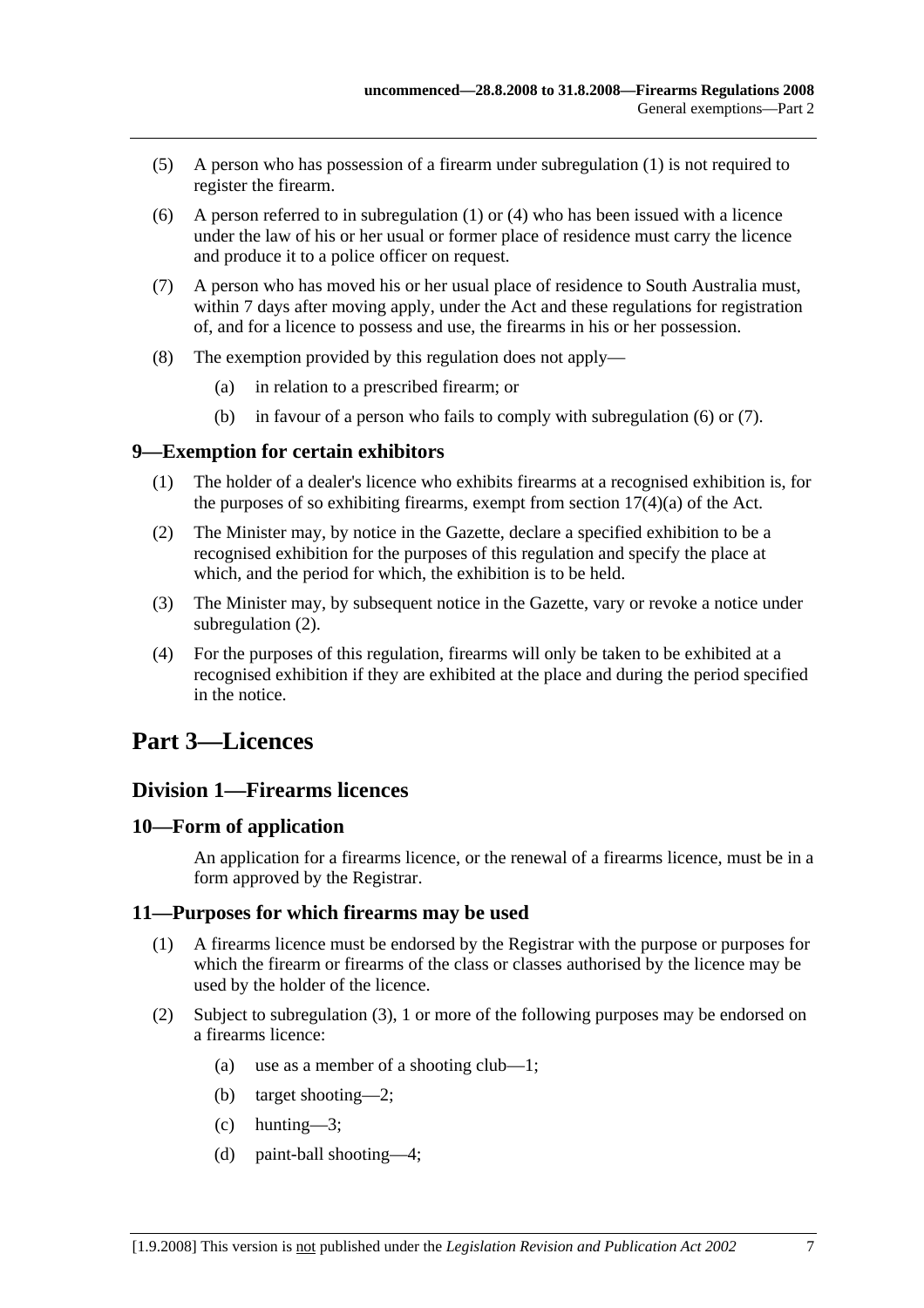- (e) use in relation to carrying on the business of primary production or in the course of employment by a person who carries on such a business—5;
- (f) use in the course of carrying on the business of guarding property or use in guarding property in the course of employment by a person who carries on that business—6;
- (g) collecting and displaying firearms;
- (h) such other purpose as is approved by the Registrar—7.
- (3) If the purpose of collecting and displaying firearms is endorsed on a licence, no other purpose may be endorsed on the licence.
- (4) A licence endorsed with the purpose of collecting and displaying firearms cannot authorise the possession of a prescribed firearm or a class D firearm.

**Note—** 

If a prescribed firearm or a class D firearm is rendered unusable in a manner stipulated by the Registrar it ceases to be a firearm (see definition of firearm in section 5(1) of the Act) and is therefore no longer subject to regulation.

- (5) The endorsement referred to in subregulation (2)(f) operates only so long as the holder of the licence holds an appropriate licence under the *Security and Investigation Agents Act 1995*.
- (6) The holder of a firearms licence who is a member of a recognised firearms club is not entitled to use a firearm for hunting in the course of club activities unless the licence, by separate endorsement, authorises the use of that class of firearm for hunting.
- (7) The purposes listed in paragraphs (a) to (h) of subregulation (2) will be sufficiently endorsed on a licence by endorsing on the licence the number appearing at the end of the relevant paragraph.

#### **12—Authorised purpose for which prescribed firearms may be used**

For the purposes of section 12(7) of the Act, a person may possess and use a prescribed firearm pursuant to a firearms licence for the purpose of theatrical or cinematic productions or for such other purpose or purposes as are approved by the Registrar.

#### **13—Checks to be made by Registrar**

Before granting an application for a firearms licence or to renew or vary a firearms licence, the Registrar must check the application against the checklist adopted for that purpose by the Ministerial Council for Police and Emergency Management – Police.

#### **Division 2—Dealer's licences**

#### **14—Form of application**

An application for a dealer's licence, or the renewal of a dealer's licence, must be in a form approved by the Registrar.

#### **15—Records of firearms purchased and sold**

 (1) A dealer must compile records in duplicate of firearms purchased and sold in a form approved by the Registrar for that purpose.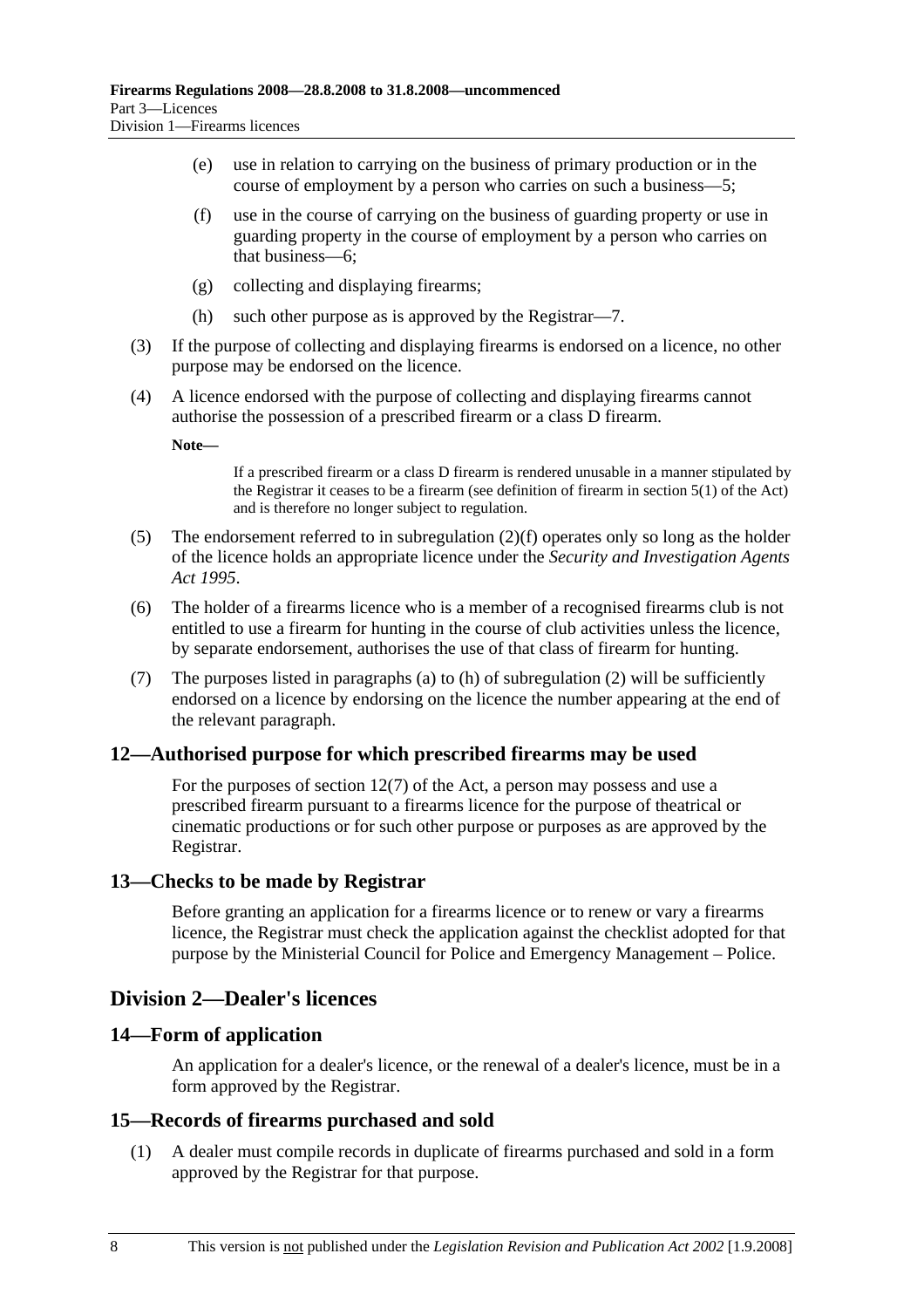- (2) Within 7 days after the end of each month, the dealer must deliver the original records in respect of that month to the Registrar.
- (3) The duplicate copy of the records must be kept for at least 3 years at the dealer's premises.
- (4) If no firearms have been purchased or sold by a dealer during a month, the dealer must deliver a copy of the appropriate form to the Registrar with "Nil Return" written across it.

### **16—Transfers of firearms through agency of dealer**

- (1) If possession of a firearm is transferred through the agency of a licensed dealer under section 15B(9)(b) of the Act, the dealer must—
	- (a) satisfy himself or herself by inspecting the relevant permit and licence that the person acquiring the firearm is entitled to acquire and possess it; and
	- (b) record—
		- (i) the name and address of the person transferring and the person acquiring the firearm and the number of each of their firearms licences; and
		- (ii) the class, make, calibre and serial number or other identification of the firearm; and
		- (iii) if the firearm is lent or hired—the duration and the terms of the loan or hire; and
	- (c) provide the Registrar with the information recorded under paragraph (b) within 1 month after possession of the firearm is transferred.
- (2) The dealer must not transfer the firearm unless he or she has complied with subregulation  $(1)(a)$  and  $(b)$ .

### **17—Records of transfers of firearms**

- (1) A dealer must compile the records referred to in regulation 16 and a dealer or an authorised officer (as the case requires) must compile the records referred to in section 15C of the Act in duplicate in a form approved by the Registrar.
- (2) Within 7 days after the end of each month the dealer or authorised officer must deliver the original records referred to in subregulation (1) in respect of that month to the Registrar.
- (3) The duplicate copy of the records must be kept for at least 3 years at the dealer's or club's premises.
- (4) If the dealer has not witnessed the transfer of possession of any firearms and has not acted as agent in the transfer of possession of any firearms during a month, the dealer must deliver a copy of the appropriate form to the Registrar with "Nil Return" written across it.
- (5) In this regulation—

*authorised officer* has the same meaning assigned by section 15B of the Act.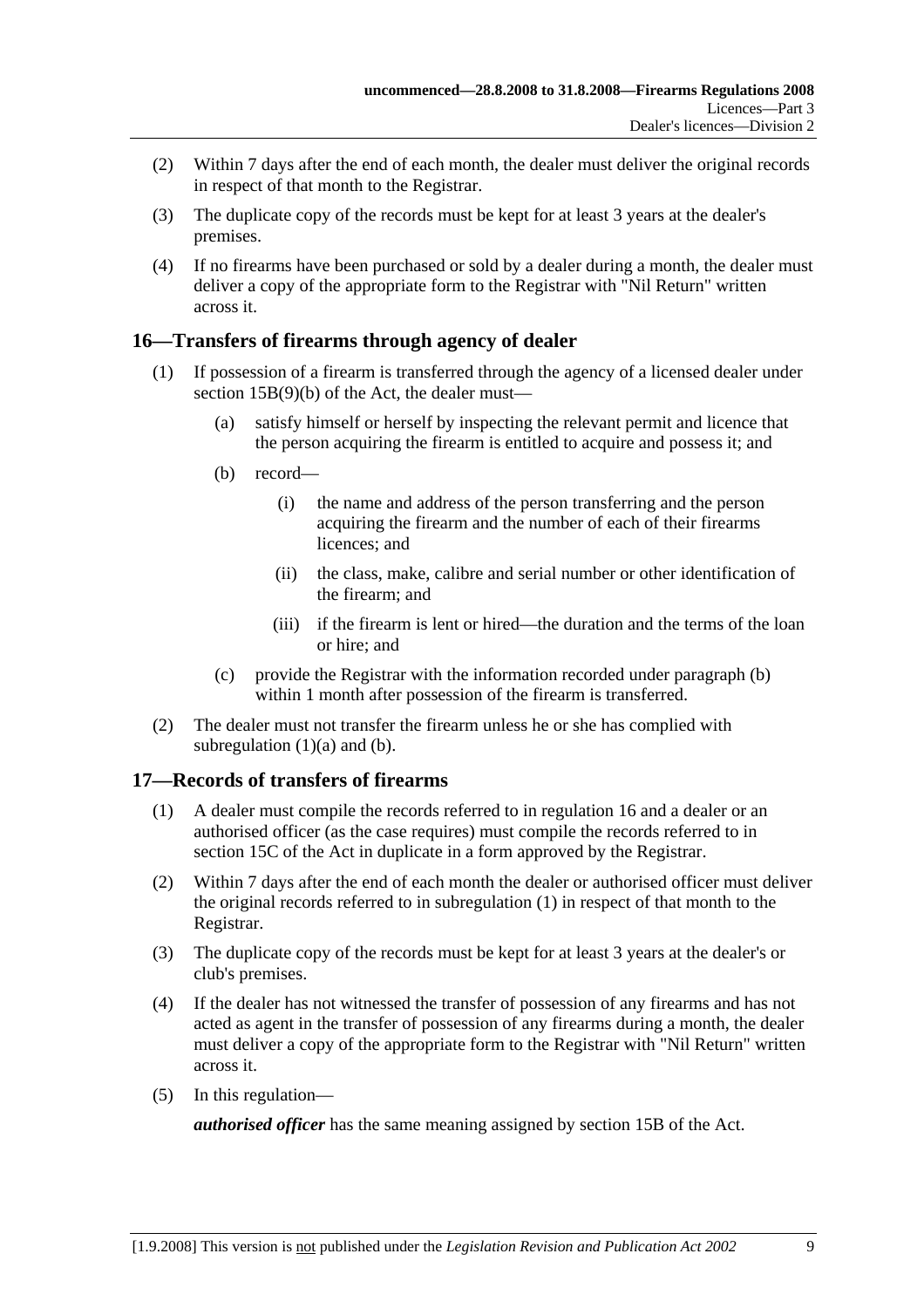#### **18—Other records**

- (1) A dealer must compile records of firearms received by the dealer for repair, consignment or safe keeping in a form approved by the Registrar for that purpose.
- (2) A dealer must, if required to do so by the Registrar, compile records of ammunition purchased by the dealer and ammunition sold by the dealer in a form approved by the Registrar for that purpose.
- (3) The records must be kept for at least 3 years at the dealer's premises.

## **Division 3—Qualifications to hold licence**

#### **19—Training and examinations**

- (1) The Registrar may, by notice in writing, require an applicant for a firearms licence or a dealer's licence or for the addition of classes of firearms to which a licence relates or for the endorsement of a further purpose or purposes on a licence to complete to the satisfaction of the Registrar 1 or more of the following:
	- (a) a course in the safe handling, carriage and use of firearms nominated by the Registrar;
	- (b) a written examination in the safe handling, carriage and use of firearms nominated by the Registrar;
	- (c) a practical examination in the safe handling, carriage and use of firearms nominated by the Registrar.
- (2) Subregulation (1) does not apply to an application for the renewal of a licence unless—
	- (a) a period of 1 year or more has elapsed since the licence expired; or
	- (b) the licence will authorise the possession and use of additional classes of firearm or will authorise the possession and use of firearms for additional purposes; or
	- (c) the licence is endorsed for use in the course of carrying on the business of guarding property or use in guarding property in the course of employment by a person who carries on that business.

#### **20—Instructors and examiners**

- (1) The Registrar may authorise any suitable person to conduct a course or examination for the purposes of this Division.
- (2) A person who conducts a course or examination under this Division—
	- (a) must not allow a person to attend the course or sit for the examination unless the person produces, for his or her inspection, a notice issued by the Registrar under regulation 19; and
	- (b) must compile, in a form approved by the Registrar, and keep for at least 3 years, a record of the names and addresses of all persons who attend the course or sit for the examination.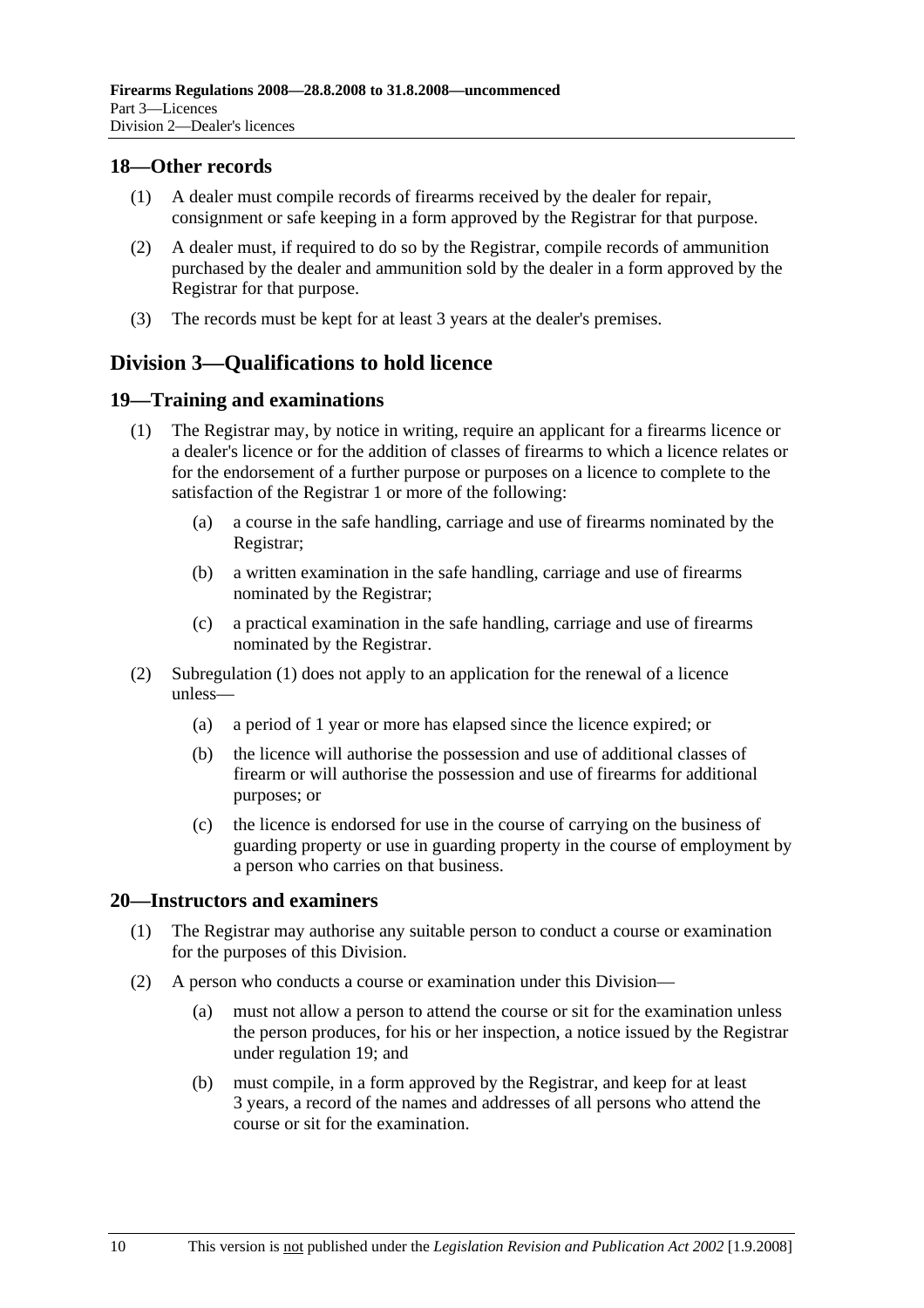(3) A person referred to in subregulation (1) must provide the Registrar with such information as he or she requests relating to courses or examinations conducted by the person.

## **Division 4—Conditions of licences**

### **21—Conditions of firearms licences**

- (1) It is a condition of a firearms licence that—
	- (a) the holder of the licence must give the Registrar written notice in a form approved by the Registrar of all changes to his or her name or address within 14 days after the change occurs; and
	- (b) every firearm that the holder of the licence has possession of pursuant to the licence must comply with section 24A of the Act; and
	- (c) the holder of the licence must comply with the provisions of Part 6 that apply to, or in relation to, firearms held pursuant to the licence; and
	- (d) when a firearm or ammunition is not secured as required by Part 6 the holder of the licence must take all reasonable precautions to ensure that the firearm or ammunition is not lost or stolen or does not come into the possession of an unauthorised person; and
	- (e) the holder of the licence must report the theft, loss or destruction of a firearm to which the licence relates to a police officer within 14 days after the theft, loss or destruction occurs; and
	- (f) if the holder of the licence informed the Registrar, when applying for the licence, of the place at which he or she intended to keep firearms pursuant to the licence when not in use and the manner in which he or she intended securing those firearms, the holder of the licence—
		- (i) must allow, at any reasonable time, a police officer to enter and inspect the place at which the firearms are kept to ensure the firearms are so secured; and
		- (ii) must give the Registrar prior written notice of any change in the place at which the firearms are kept; and
		- (iii) must not, without the approval of the Registrar, change the manner in which the firearms are secured; and
	- (g) the holder of the licence must, whenever required to do so by the Registrar, provide the Registrar with information relating to a firearm registered in his or her name or in his or her possession; and
	- (h) the holder of the licence must whenever required to do so by the Registrar provide the Registrar with information that the Registrar requires to determine whether he or she should take action under section 20(1a) of the Act.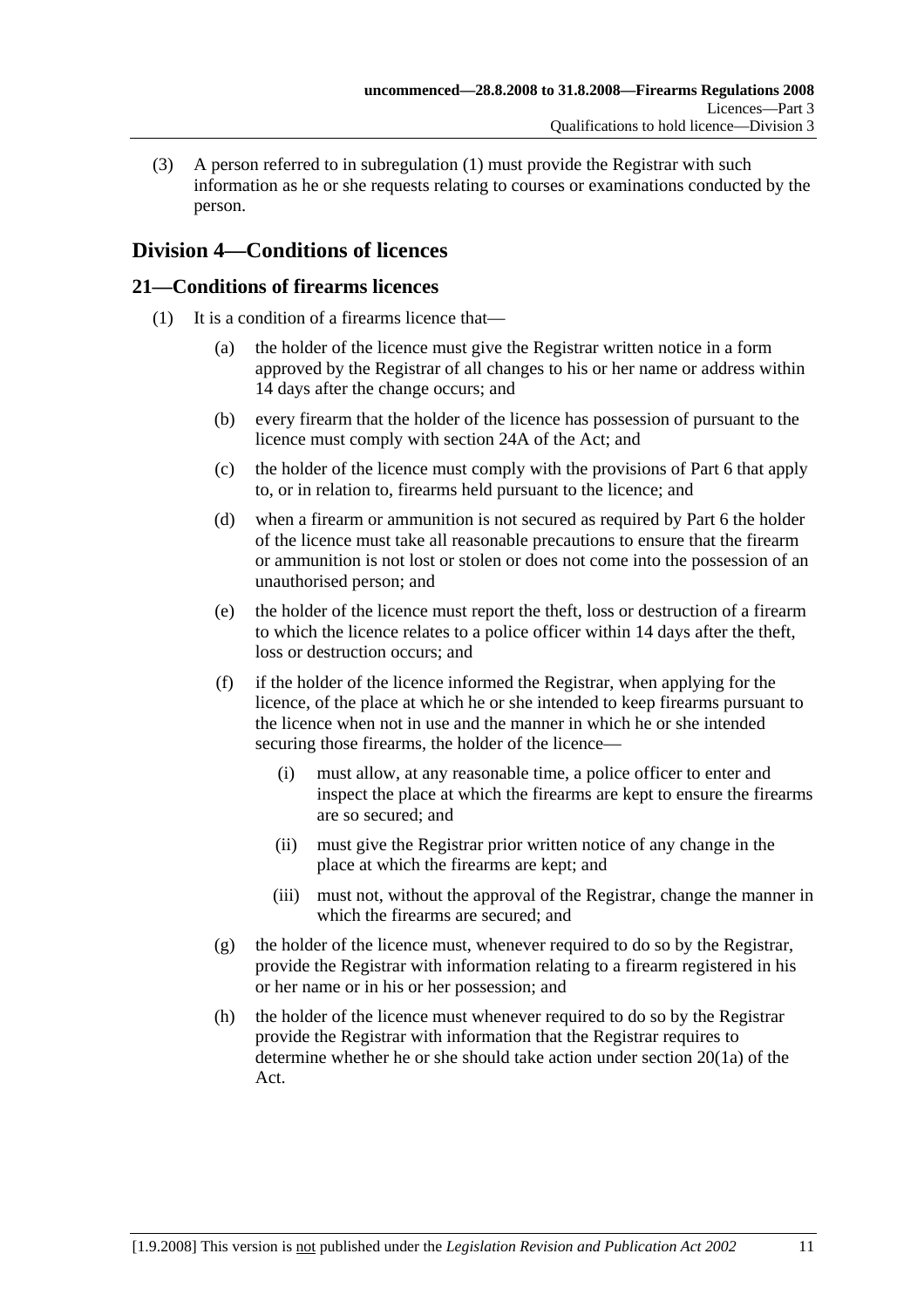- (2) It is a condition of a firearms licence that authorises the use and possession of a class C firearm that the holder of the licence must, within 14 days before each anniversary of the granting or renewal of the licence, provide the Registrar with information that the Registrar requires to determine whether he or she should take action under section 20(1a) of the Act.
- (3) It is a condition of a firearms licence that authorises the possession and use of a class C firearm that the holder of the licence may only use a firearm of that class if the requirements set out in 1 or more of the paragraphs of section 15A(3) of the Act or in regulations under section 15A(3)(a) are satisfied and then only if his or her use of the firearm is consistent with the relevant paragraph or regulation.
- (4) If the only paragraph of section 15A(3) of the Act satisfied by the holder of a firearms licence authorising the possession and use of a class C firearm is paragraph (b) (membership of The South Australian Clay Target Association Incorporated or the Australian Clay Target Association Incorporated and membership of a recognised firearms club affiliated with either of those associations), it is a further condition of the licence that the holder must be an active member of the club.
- (5) For the purposes of subregulation (3), the requirements of paragraph (a) of section 15A(3) of the Act will not be taken not to be satisfied on the ground that the holder of the licence has possession of 2 or more class C firearms if his or her possession of those firearms is consistent with another paragraph of section 15A(3) or with a regulation under section 15A(3)(d).
- (6) It is a condition of a firearms licence that authorises the possession and use of a class D firearm that the holder of the licence may only use a firearm of that class for the purpose of destroying animals and then only if his or her livelihood is gained partly or wholly from professional shooting.
- (7) It is a condition of a firearms licence that authorises the possession and use of a class H firearm that the holder of the licence may only use a firearm of that class—
	- (a) if the holder is an active member of a shooting club; or
	- (b) in relation to carrying on the business of primary production or in the course of employment by a person who carries on such a business if, in either case, the property on which the primary production business is carried on is at least 15 000 hectares in area or is a property to which subregulation (8) applies; or
	- (c) in the course of carrying on the business of guarding property or in guarding property in the course of employment by a person who carries on that business; or
	- (d) for the purpose of collecting and displaying firearms; or
	- (e) for such other purpose as is approved by the Registrar.
- (8) This subregulation applies to a property for the purposes of subregulation (7)(b) if the property was specified in a firearms licence that—
	- (a) was purportedly granted to a person for a term expiring on or after 27 September 2002; and
	- (b) authorised the person to use a class H firearm on the property in relation to carrying on the business of primary production or in the course of employment by a person who carries on such a business.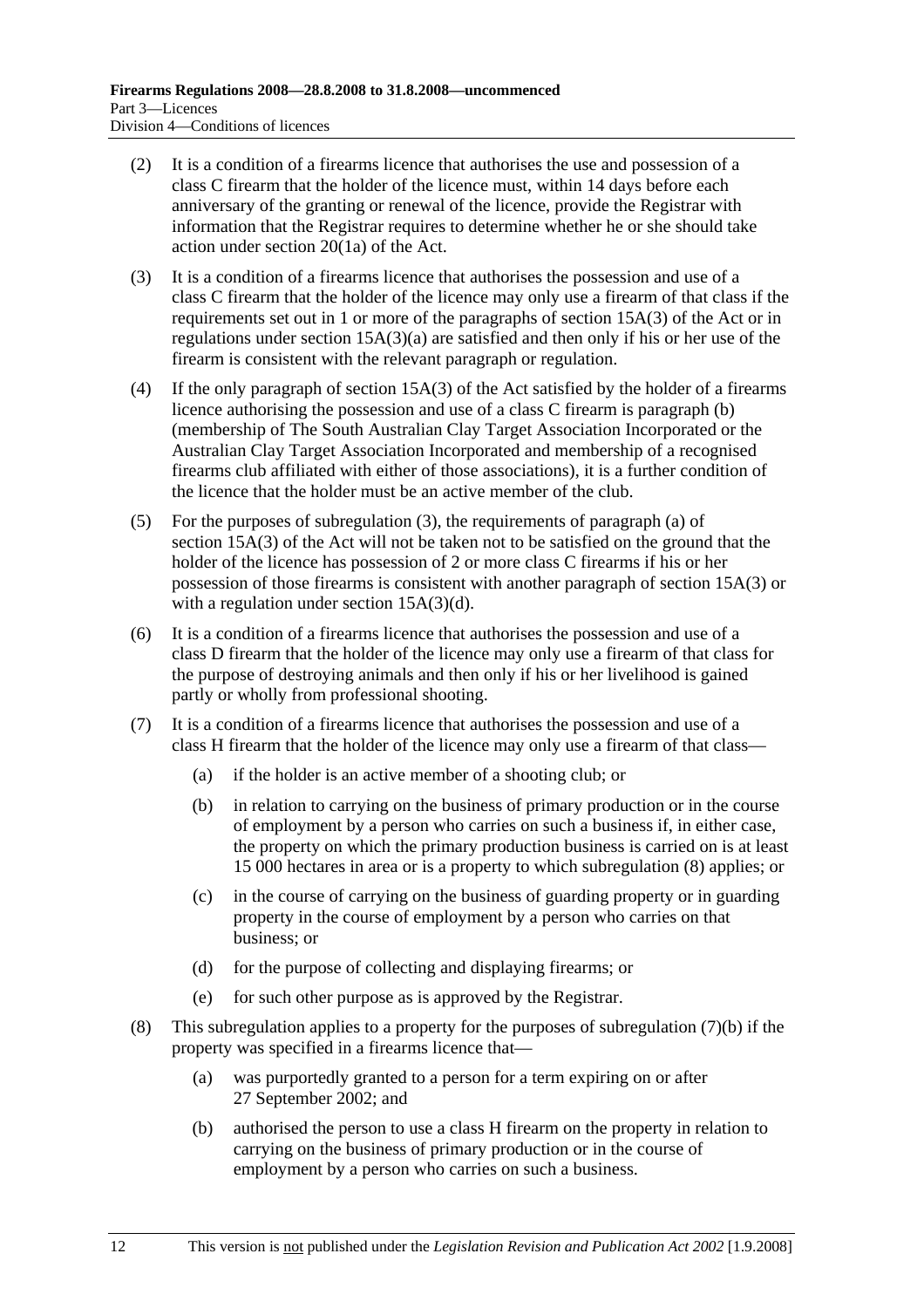- (9) It is an additional condition of a shooting club member's licence that the holder of the licence must be an active member of a shooting club for each licence year of the licence.
- (10) It is an additional condition of a shooting club member's licence that authorises the possession and use of class H firearms that the class H firearms of each of the following categories of which the holder of the licence has possession must be used by the holder in shooting club organised shoots for that category of class H firearms on at least 4 occasions during each licence year of the licence:
	- (a) air or gas operated handguns;
	- (b) .22 calibre rim fire handguns (long rifle or short);
	- (c) centre fire handguns of not more than .38 calibre;
	- (d) handguns of more than .38 calibre.
- (11) It is an additional condition of a collector's licence—
	- (a) that in the case of all firearms in the collection manufactured after 1900—
		- (i) the bolt, breech block or firing pin of the firearm must be locked in a container kept separately from the firearm; or
		- (ii) the trigger of the firearm must be immobilised by means of a trigger lock; or
		- (iii) the firearm is secured by such other method as is approved by the Registrar; and
	- (b) that the holder of the licence must be an active member of a collectors' club for each licence year of the licence; and
	- (c) that the holder of the licence does not have possession of any ammunition that can be used in a firearm owned by the collector for the purpose of collecting and displaying firearms (excluding ammunition for use in a firearm that the collector is authorised to have possession of and use for some other purpose endorsed on a separate firearms licence); and
	- (d) that none of the firearms included in the collection is a prescribed firearm; and
	- (e) that the firearms included in the collection must not be fired without the written approval of the Registrar.
- (12) If the purpose, or 1 of the purposes, endorsed on a firearms licence is paint-ball shooting, it is a condition of the licence that only a paint-ball firearm will be used for the purposes of paint-ball shooting.
- (13) A licence to possess a prescribed firearm is subject to the following conditions in addition to the conditions prescribed by subregulation (1):
	- (a) the firearm to which the licence relates must not be used to fire a projectile;
	- (b) the firearm must be kept at the premises and in the manner specified in the licence unless approval to the contrary is granted by the Registrar;
	- (c) the holder of the licence must not surrender control of the firearm except when disposing of the firearm.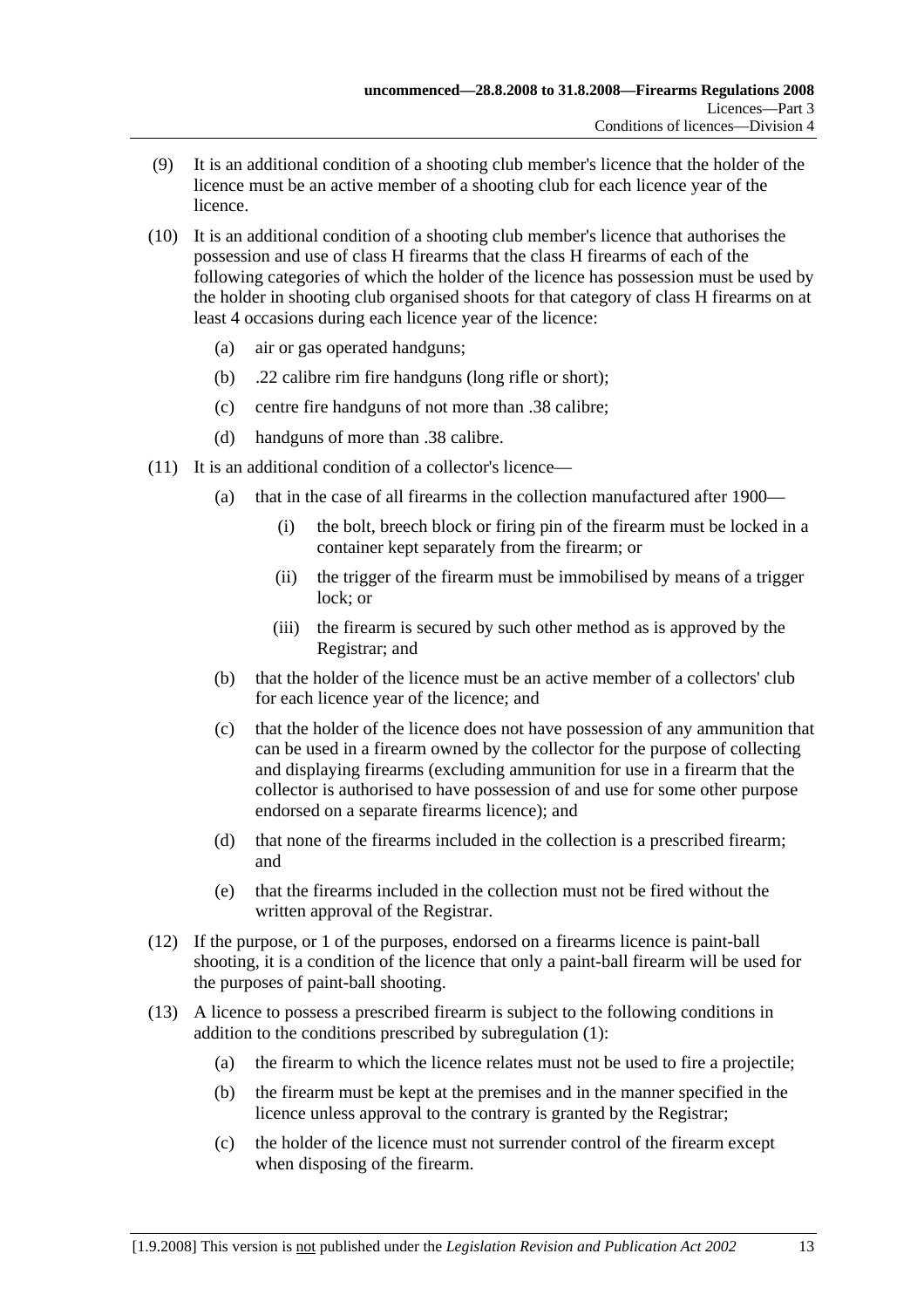(14) The conditions imposed by subregulations (3) and (6) do not apply to a licence held solely to enable the holder of the licence to possess and use firearms for the purposes of a contract with the Crown in right of this State or in any of the Crown's other capacities or for the purpose of tendering for such a contract.

#### **22—Conditions of dealers' licences**

- (1) It is a condition of a dealer's licence that—
	- (a) the dealer must give the Registrar written notice in a form approved by the Registrar of all changes to his or her name or address within 14 days after the change occurs; and
	- (b) the dealer must comply with the provisions of Part 6 that apply to, or in relation to, firearms or ammunition held pursuant to the licence; and
	- (c) when a firearm or ammunition is not secured as required by Part 6, the dealer must take all reasonable precautions to ensure that the firearm or ammunition is not lost or stolen or does not come into the possession of an unauthorised person; and
	- (d) the dealer must report the theft, loss or destruction of a firearm that is owned or held by the dealer in the course of carrying on business as a dealer in firearms to a police officer within 14 days after the theft, loss or destruction occurs; and
	- (e) subject to subregulation (2), the dealer does not carry on business as a dealer in firearms or ammunition except at the premises authorised by the licence; and
	- (f) in the course of carrying on business as a dealer in firearms, the dealer does not keep firearms at any premises except those referred to in paragraph (e) unless he or she does so for the purpose of testing or repairing those firearms; and
	- $(g)$  the dealer must not deal in—
		- (i) mechanisms or other fittings that can be fitted to a firearm to convert it to an automatic firearm; or
		- (ii) mechanisms or other fittings that, when fitted to a suitable firearm, will enable the firearm to fire grenades or other explosive projectiles; and
	- (h) during the hours that members of the public have access to the premises referred to in paragraph (e), the dealer displays the licence, or a copy of the licence (the copy does not need to include a photograph of the holder of the licence), in those premises in a position in which it is likely to be seen and read by members of the public; and
	- (i) the dealer identifies, in a manner approved by the Registrar, each firearm that he or she owns in the course of carrying on business as a dealer in firearms; and
	- (j) the dealer must produce to a police officer on request the records kept by him or her pursuant to the Act and these regulations; and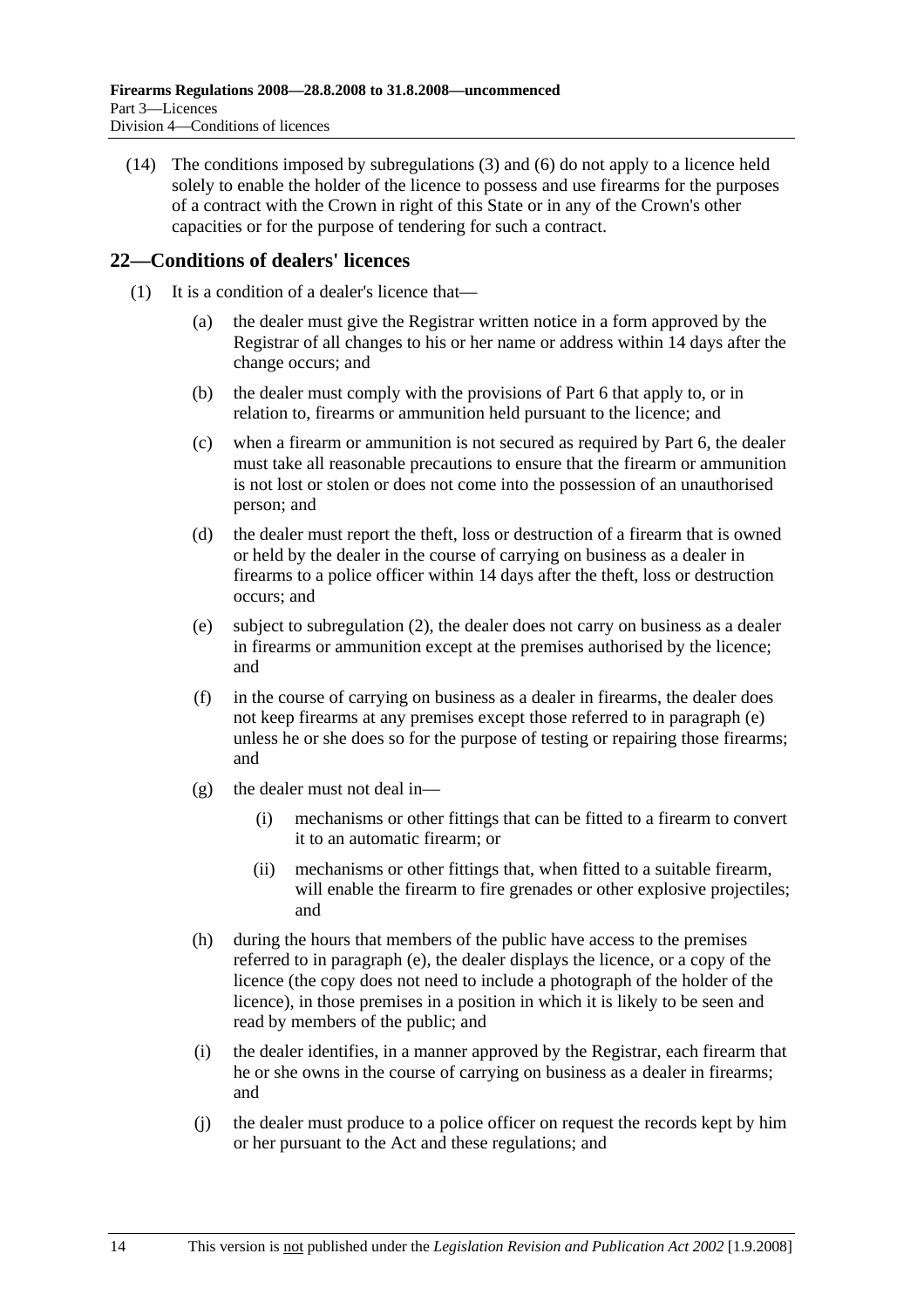- (k) the dealer must allow a police officer to enter and inspect any premises at which the dealer is authorised by the licence to carry on business for the purpose of enforcement of the Act and these regulations; and
- (l) the dealer must, whenever required to do so by the Registrar or a police officer, provide the Registrar or member with information relating to a firearm recorded to, or in the possession of, the dealer.
- (2) A dealer may—
	- (a) exhibit firearms and ammunition for the purpose of sale by auction and may sell firearms or ammunition by auction at a place other than his or her premises; and
	- (b) exhibit firearms and ammunition for any other purpose at places other than his or her premises if he or she does not exhibit—
		- (i) 2 or more identical firearms; or
		- (ii) more than 50 rounds of identical ammunition.

## **Division 5—Exemptions relating to licences**

#### **23—Exemption from requirement to be licensed**

- (1) An offence is not committed against section 11 of the Act in the following circumstances:
	- (a) by a person of or over the age of 14 years but under the age of 18 years who has possession of or uses a registered firearm if—
		- (i) he or she is with, and is under the continuous supervision of, his or her parent or guardian or some other person approved by his or her parent or guardian; and
		- (ii) the person providing the supervision holds a firearms licence authorising possession of the firearm for the purpose for which it is being used;
	- (b) by a person of or over the age of 14 years but under the age of 18 years who has possession of or uses a firearm if that person is (with the consent of his or her parent or guardian) with, and is under the continuous supervision of, a recognised coach who holds a firearms licence authorising possession of the firearm for the purpose for which it is being used;
	- (c) by a person who has possession of or uses a firearm for the purpose of a course or examination in the safe handling, carriage and use of firearms if that person is with, and is under the continuous supervision of, a person authorised by the Registrar to conduct the course or examination;
	- (d) by a person of or over the age of 18 years who has possession of or uses a firearm if that person is with, and is under the continuous supervision of, a person who is registered as the owner of the firearm and who holds a firearms licence authorising possession of the firearm for the purpose for which it is being used;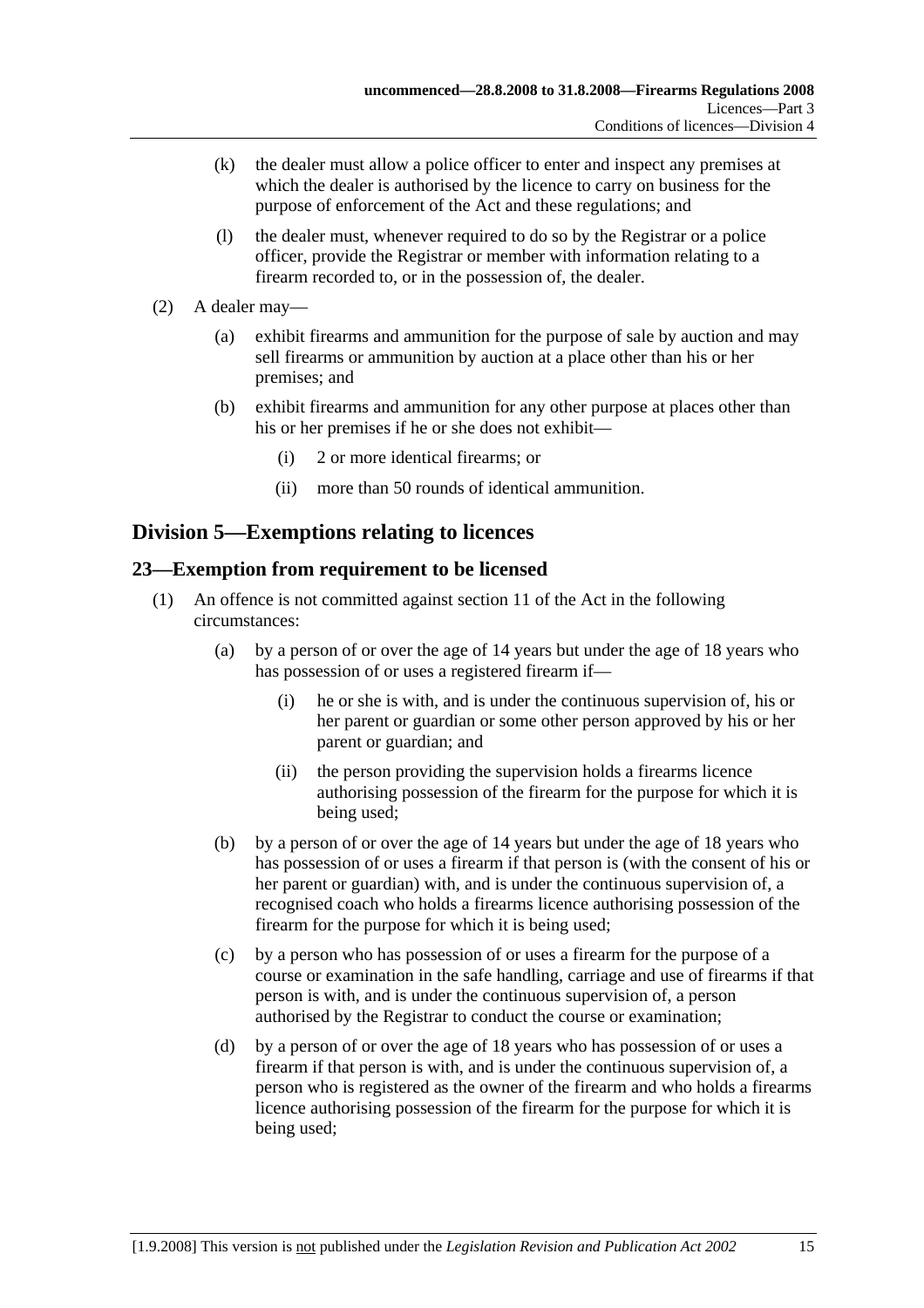- (e) by a person who has possession of or uses a class C firearm on the grounds of a recognised firearms club that is affiliated with The South Australian Clay Target Association Inc. or the Australian Clay Target Association Inc. for the purpose of shooting in an activity of the club conducted in accordance with the rules of the Australian Clay Target Association Inc. if that person is with, and is under the continuous supervision of, a person who holds a firearms licence authorising possession of the firearm for the purpose for which it is being used;
- (f) by a person of or over the age of 14 years but under the age of 18 years who has possession of or uses a firearm at facilities provided by the South Australian Sports Institute if that person is (with the consent of his or her parent or guardian) with, and under the continuous supervision of, a person who holds a firearms licence authorising possession of the firearm for the purpose for which it is being used;
- (g) by a person of any age who has possession of or uses a firearm (including a prescribed firearm)—
	- (i) in the course of rehearsal for, or the performance of, a theatrical production; or
	- (ii) in the course of rehearsal for, or the filming of, a scene in the production of a film,

if that person is under the continuous supervision of a person who holds a firearms licence authorising possession of the firearm for the purpose for which it is being used.

- (2) An offence is not committed against section 11 of the Act by a person who is of or over the age of 10 years but under the age of 14 years in the circumstances set out in subregulation (1)(a) or (b) if the firearm concerned is a class A firearm.
- (3) For the purposes of subregulation  $(1)(d)$ , a person will be taken to be registered as the owner of a firearm if he or she is the nominee of a body, whether incorporate or unincorporate, that is registered as the owner of the firearm.
- (4) In this regulation—

*recognised coach* means a person who has been recognised by a recognised firearms club as being a fit and proper person to instruct others in the skills of using firearms.

#### **24—Exemption of juniors from certain provisions**

- (1) A person who—
	- (a) has reached the age of 12 years but has not reached the age of 18 years; and
	- (b) is a member of a recognised firearms club; and
	- (c) needs to hold a firearms licence in order to participate in a competition or competitions held in another State or a Territory of the Commonwealth or held in another country,

is, subject to the conditions set out in subregulation (2), exempt from section 12(3) and (8) of the Act.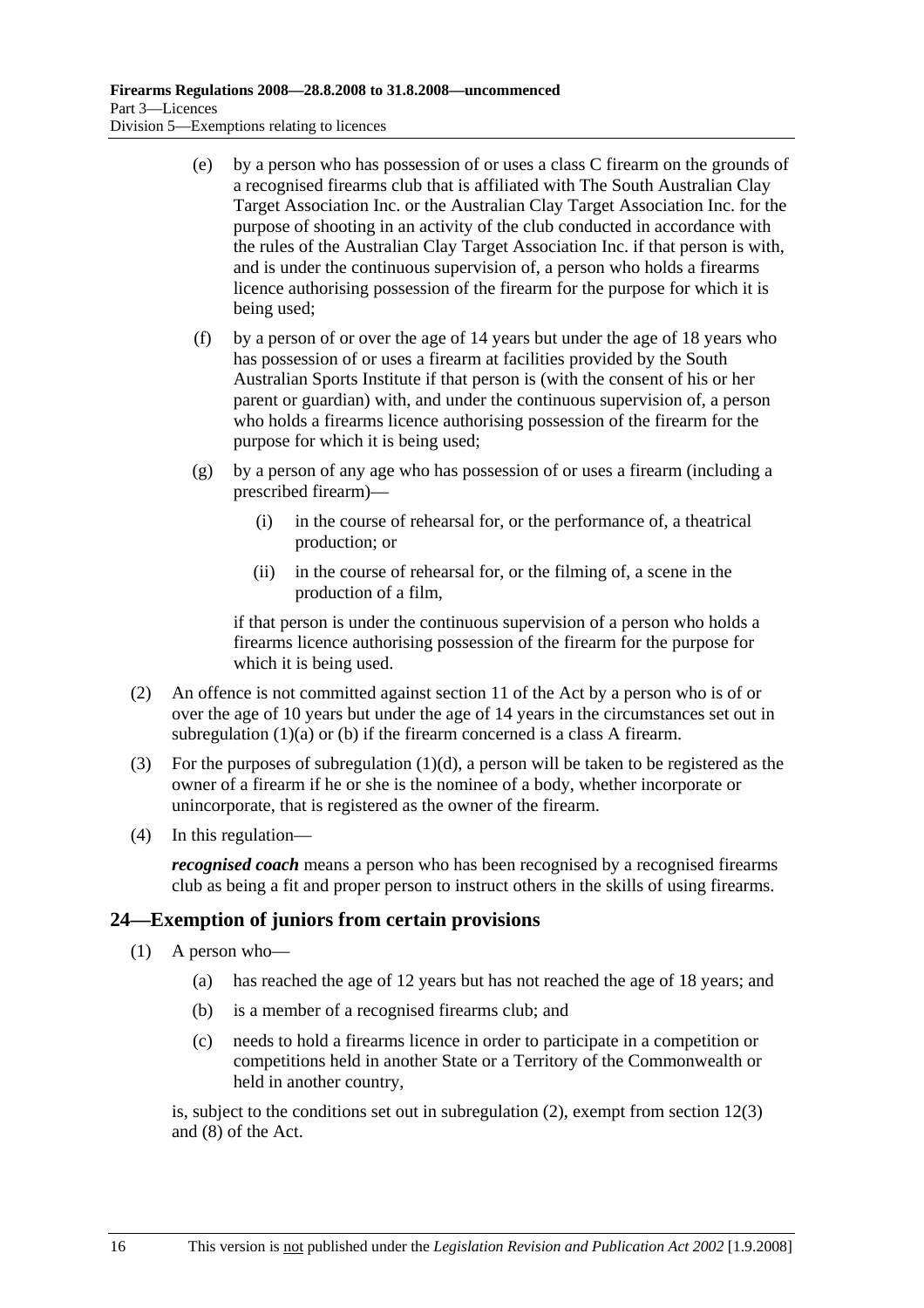- (2) The conditions are as follows:
	- (a) the only purpose that may be endorsed on a licence granted to an exempt person referred to in subregulation (1) is use of a firearm as a member of a recognised firearms club; and
	- (b) the term of a licence granted to an exempt person referred to in subregulation (1) is 1 year; and
	- (c) a licence granted to an exempt person referred to in subregulation (1) cannot be renewed; and
	- (d) an exempt person referred to in subregulation (1) who is the holder of a licence must not apply for a permit authorising the acquisition of a firearm.

### **Division 6—General**

#### **25—Company nominee**

- (1) A company that holds a licence must appoint a person—
	- (a) who is, in the opinion of the Registrar, a fit and proper person to have control of the company's firearms; and
	- (b) who is employed by the company and has his or her usual place of residence in the State,

to have control of the company's firearms at the place at which they are kept by the company.

- (2) Without limiting the meaning of fit and proper person in subregulation  $(1)(a)$ , a person will be taken not to be a fit and proper person for the purposes of that subregulation if the Registrar would refuse to grant a firearms licence to that person.
- (3) A person appointed under subregulation (1) must keep a record of—
	- (a) the firearms under his or her control; and
	- (b) the names of the persons who have possession of those firearms and the periods during which they have possession of them.
- (4) A company must give the Registrar written notice in a form approved by the Registrar of the name and address of the person appointed by the company under subregulation (1).

#### **26—Replacement of licence**

If a person applies for replacement of a licence, and the Registrar is satisfied, on information provided by the applicant or on such other evidence as he or she requires, that the licence has been lost, stolen or destroyed, the Registrar may, on payment of the fee fixed by Schedule 1, issue a replacement for the licence.

#### **27—Reporting obligations of prescribed persons**

The following classes of persons are prescribed for the purposes of the definition of *prescribed person* in section 20A of the Act:

- (a) persons registered as nurses under the *Nurses Act 1999*;
- (b) registered psychologists under the *Psychological Practices Act 1973*;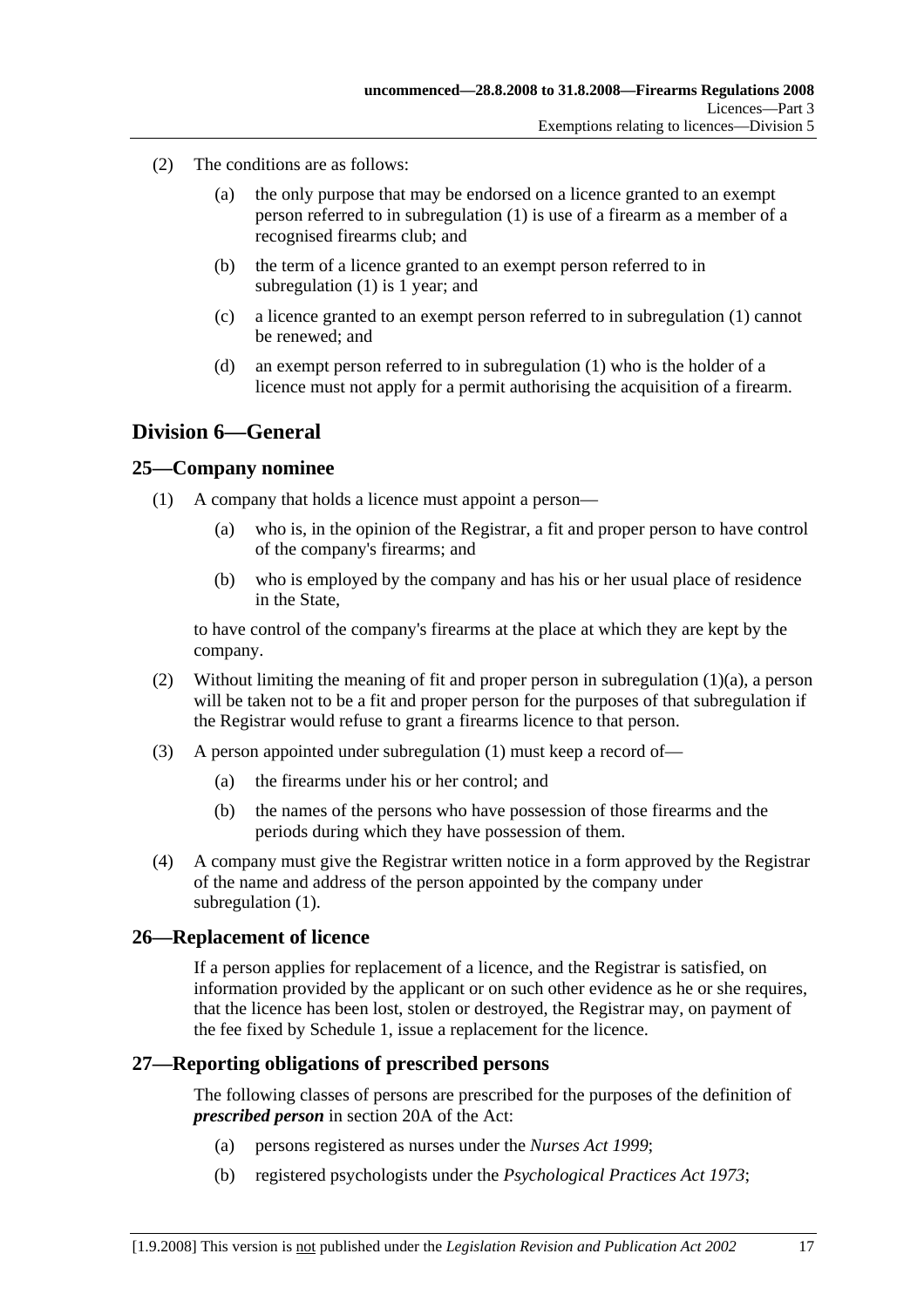- (c) professional counsellors;
- (d) social workers.

## **Part 4—Acquisition and registration of firearms**

#### **28—Application for permits**

An application for a permit to acquire a firearm must be in a form approved by the Registrar.

#### **29—Checks to be made by Registrar**

Before granting an application for a permit to acquire a firearm, the Registrar must check the application against the checklist adopted for that purpose by the Ministerial Council for Police and Emergency Management – Police.

#### **30—Application to register firearm**

- (1) Subject to subregulation (2), an application to register a firearm must be in a form approved by the Registrar and the applicant must produce the following to the police officer to whom the application is made:
	- (a) the permit authorising the acquisition of the firearm; and
	- (b) the firearm; and
	- (c) the licence authorising the person producing the firearm to have possession of it.
- (2) A person who applies for registration of a firearm in circumstances referred to in regulation  $8(7)$  is not bound to comply with subregulation  $(1)(a)$  or  $(c)$ .

#### **31—Acquisition of class C firearms**

The following requirements are prescribed for the purposes of section 15A(3)(d) of the Act:

- (a) in relation to the acquisition of class C firearms for the purpose of collection and display—
	- (i) the Registrar is satisfied that the applicant for the permit to acquire the class C firearm has, or genuinely intends to acquire, a collection of firearms that has, or will have, significant commemorative, historical, investment or other value; and
	- (ii) the firearm is to be acquired to form part of the collection;
- (b) in relation to the acquisition of class C firearms by the Royal Zoological Society of South Australia Incorporated—
	- (i) the applicant for the permit to acquire the class C firearm is the Royal Zoological Society of South Australia Incorporated; and
	- (ii) the Registrar is satisfied that the Society needs the firearm for the operation of its zoos.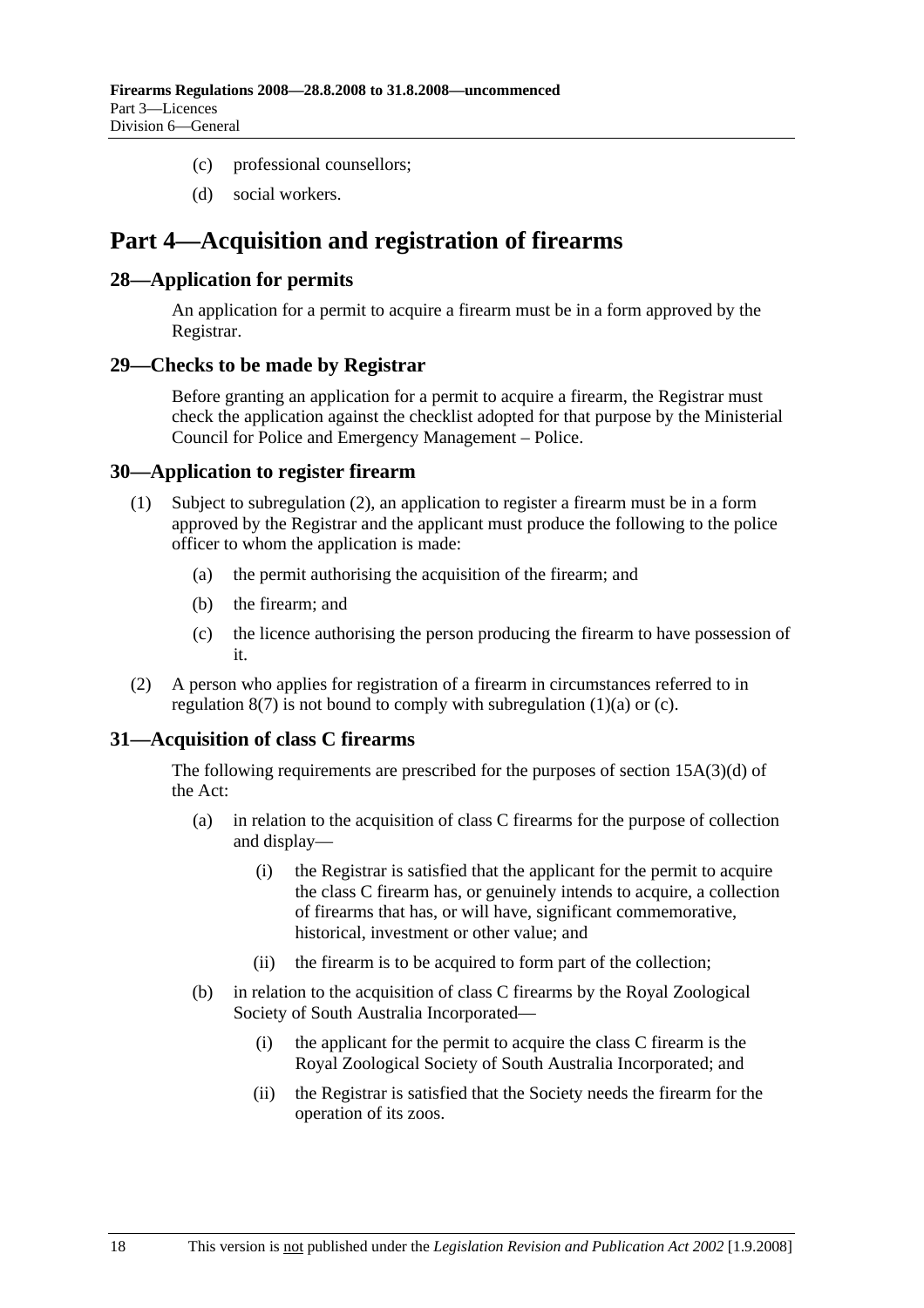#### **32—Nature of alteration, loss, theft or destruction of firearm**

A notice to the Registrar under section 25 of the Act must be in a form approved by the Registrar.

#### **33—Acquisition of class H firearms**

- (1) For the purposes of section 15A(4b) of the Act, the Registrar may grant to an applicant who is the holder of a shooting club member's licence a permit to acquire a class H firearm—
	- (a) despite a restriction on barrel length set out in section 15A(4b)(a) of the Act, if the Registrar is satisfied that the firearm is a visually distinctive and highly specialised target pistol; or
	- (b) despite the restriction to firearms of not more than .38 calibre, if the Registrar is satisfied that the firearm is of not more than .45 calibre and is required for shooting events of the kind known as metallic silhouette or single (western) action.
- (2) For the purposes of section 15A(4b) of the Act, the barrel length of a class H firearm is to be measured as follows:
	- (a) in the case of a revolver, the length is to be measured from the muzzle to the breech end immediately in front of the cylinder;
	- (b) in the case of any other class H firearm, the length is to be measured from the muzzle to the breech face (including where the chamber is incorporated in the barrel);
	- (c) if the firearm is self-loading, the measurement must be taken when the slide is forward and the breech face or bolt is in a closed position;
	- (d) any alteration to the barrel that is permanently attached is to be included in the portion measured.
- (3) For the purposes of section 15A(4c) of the Act, in order for a collector to be granted a permit to acquire class H firearms manufactured after 1946, the collector must be a genuine student of arms who—
	- (a) has been an active member of a collectors' club for at least the preceding 2 years; and
	- (b) has a significant collection of handguns with a proper thematic structure; and
	- (c) has provided displays or published articles to advance the body of knowledge of firearms history and development.

#### **34—Certificate of registration**

- (1) The Registrar must issue a certificate of registration to the person in whose name the firearm is registered.
- (2) The Registrar may, on payment of the fee fixed by Schedule 1, issue a certificate to replace 1 that has been lost, stolen or destroyed.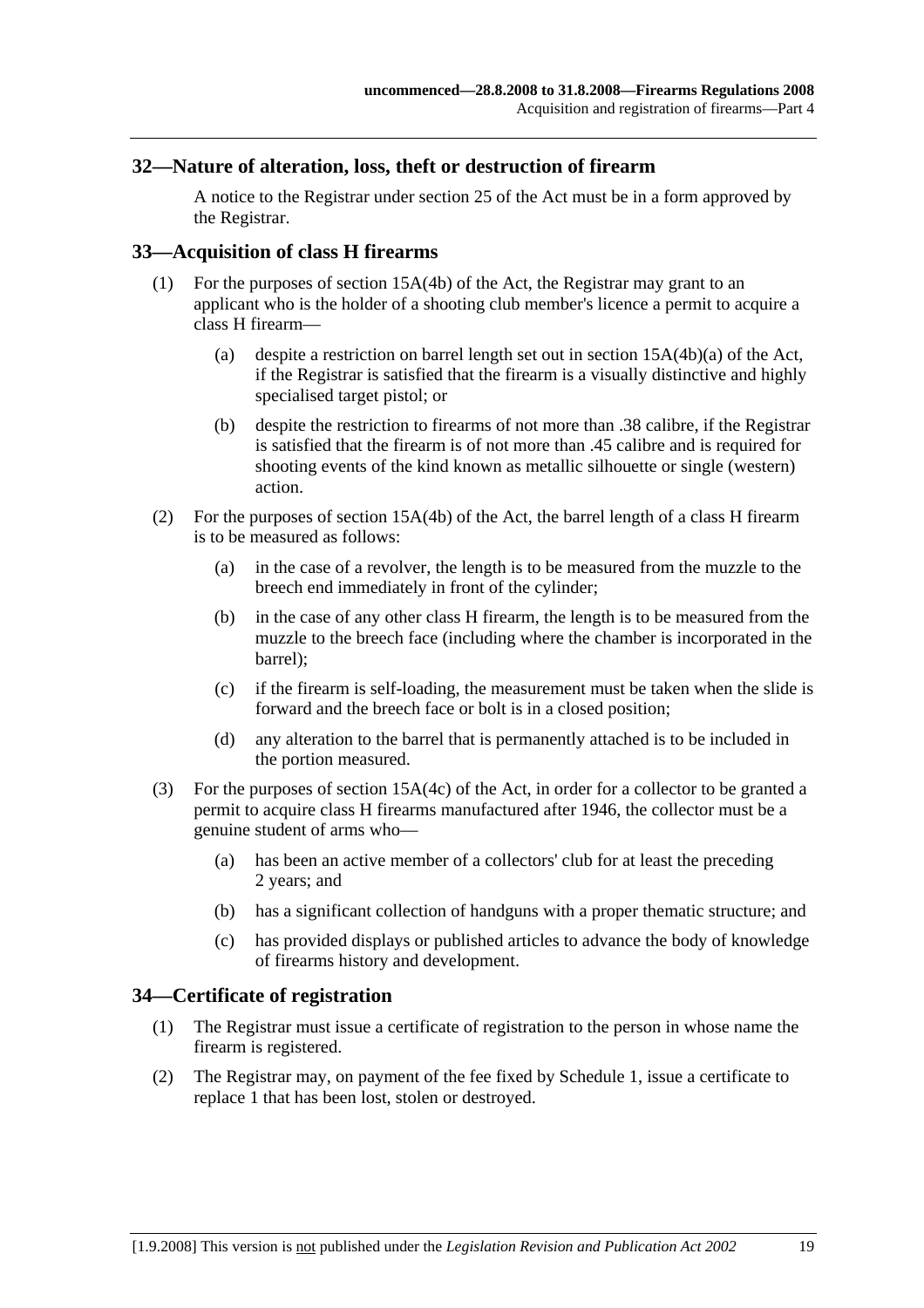# **Part 5—Acquisition of ammunition**

#### **35—Application for permit**

An application to the Registrar for a permit to acquire ammunition must—

- (a) be in a form approved by the Registrar; and
- (b) be accompanied by information required by the Registrar; and
- (c) be accompanied by the fee fixed by Schedule 1.

#### **36—Limit on quantity of ammunition**

A person must not own or have in his or her possession ammunition that exceeds the reasonable needs of that person for the immediately following 12 months.

#### **37—Exemption—acquisition and supply of gas cylinders**

A person who acquires or supplies a cylinder of compressed gas designed for use in a firearm is exempt from section 21B of the Act in relation to the acquisition or supply of the cylinder.

## **Part 6—Security of firearms and ammunition**

#### **38—Security of firearms**

- (1) A person (not being a dealer) who has possession of a class A or B firearm must keep the firearm secured by—
	- (a) securely attaching and locking it to part of the building in which it is kept; or
	- (b) keeping it in a locked cabinet made of hardwood or steel that is securely attached to the building in which it is kept; or
	- (c) keeping it in a locked safe made of steel that is securely attached to the building in which it is kept; or
	- (d) keeping it in a locked steel and concrete strong room; or
	- (e) such other method as is approved by the Registrar.
- (2) A person (not being a dealer) who has possession of a class C, D or H firearm must keep the firearm secured by—
	- (a) keeping it in a locked safe made of steel that is securely attached to the building in which it is kept; or
	- (b) keeping it in a locked steel and concrete strong room; or
	- (c) such other method as is approved by the Registrar.
- (3) A cabinet or safe referred to in subregulation (1) or (2) must—
	- (a) be fitted with fittings and locks that prevent it from being easily forced open; and
	- (b) be made of material of sufficient thickness to prevent it being easily broken, opened or destroyed.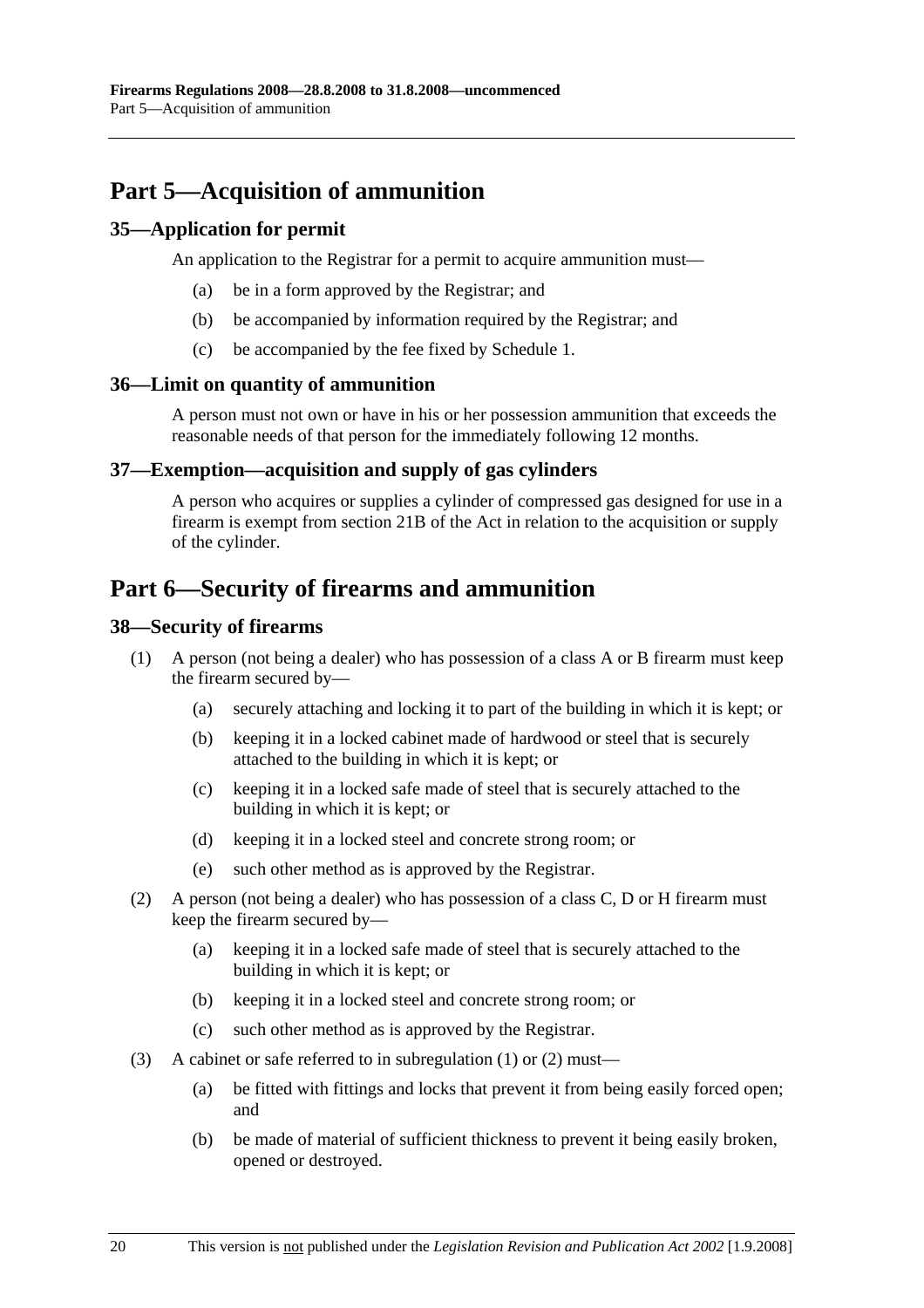(4) Despite subregulations  $(1)(c)$  and  $(2)(a)$ , a safe need not be attached to the building if its mass when empty is 150 kilograms or more.

#### **39—Possession of prescribed firearms**

A person who has possession of a prescribed firearm must keep the firearm secured in accordance with the conditions of the licence authorising possession of the firearm.

#### **40—Possession of firearms by dealers**

- (1) Subject to this regulation, a person who has possession of a class A, B, C, D or H firearm in his or her capacity as a dealer must keep the firearm secured by 1 of the methods set out in regulation 38 in respect of the relevant class of firearm.
- (2) A dealer is not required to comply with subregulation (1) during periods that his or her premises are open to the public in respect of class A or B firearms that are on display to members of the public entering the premises if the public does not have access to the firearms.
- (3) A dealer is not required to comply with subregulation (1) during periods that his or her premises are open to the public in respect of class H firearms that are on display to members of the public entering the premises if—
	- (a) the public does not have access to the firearms; and
	- (b) the firearms are secured in a manner approved by the Registrar.

#### **41—Ammunition**

- (1) Ammunition must be stored in a locked container separately from firearms.
- (2) A person must not have possession of a round of ammunition that includes high explosives or that is designed to kill, injure or incapacitate by means of smoke or chemicals.
- (3) A person must not have possession of a round of military ammunition unless—
	- (a) it has been modified so that it is incapable of being fired; or
	- (b) it is of *United Nations Hazard classification Code 1.4S* and has a calibre of less than 19.1mm.

#### **42—Security of dealer's building**

A dealer must ensure that the premises at which he or she carries on the business of dealing in firearms is properly secured against unlawful entry whenever the premises are unoccupied.

#### **43—Exemption from Part**

The Registrar may exempt a person from compliance with this Part subject to such conditions as he or she thinks fit and may vary or revoke an exemption at any time.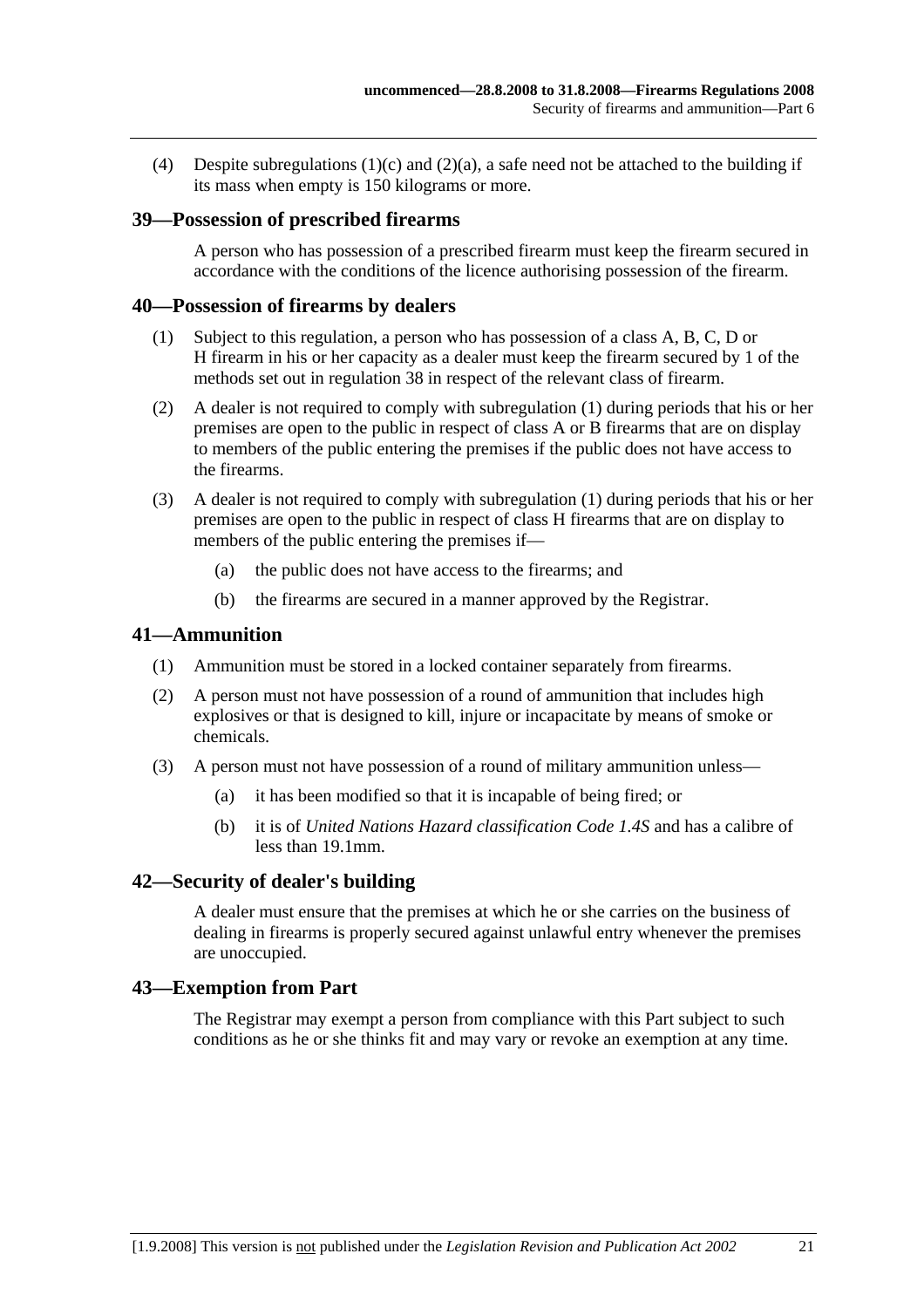# **Part 7—Recognised bodies**

## **Division 1—Recognised firearms clubs**

#### **44—Application for recognition**

An application for recognition of a firearms club must be made to the Registrar in a form approved by the Registrar and must be accompanied by—

- (a) a copy of the rules relating to the constitution, powers, management and administration of the club; and
- (b) a list of the names and addresses of the members of the controlling body of the club and the office (if any) held by each member; and
- (c) a statement of the number of members of the club; and
- (d) a description of the current and proposed activities of the club; and
- (e) if the activities of the club include shooting—
	- (i) a plan of the range (if any) regularly used by the club and a map showing the location of the range; and
	- (ii) a list of the names and addresses of members of the club who are authorised to control the activities of club members at the range; and
	- (iii) evidence that the club has permission of the owner of the land on which the range is situated for the club's use of the range; and
	- (iv) evidence that the club has permission of the owner of adjoining land over which projectiles may pass in the course of shooting at the range; and
	- (v) evidence of compliance with the requirements of any other Act relating to the use of land as a shooting range; and
- (f) such other information as the Registrar requires.

#### **45—Certificate of recognition**

- (1) If the Minister has declared a firearms club to be a recognised firearms club, the Registrar must provide the club with a certificate setting out—
	- (a) the date of recognition; and
	- (b) the location of the club's range or ranges; and
	- (c) the current activities (and the proposed activities if any) of the club.
- (2) The club must display the certificate, or a copy of the certificate, in a prominent position on its premises or at the range used by it.

#### **46—Approval of Registrar required for alteration to range**

A recognised firearms club must not alter the range or ranges used by the club without first obtaining the approval of the Registrar.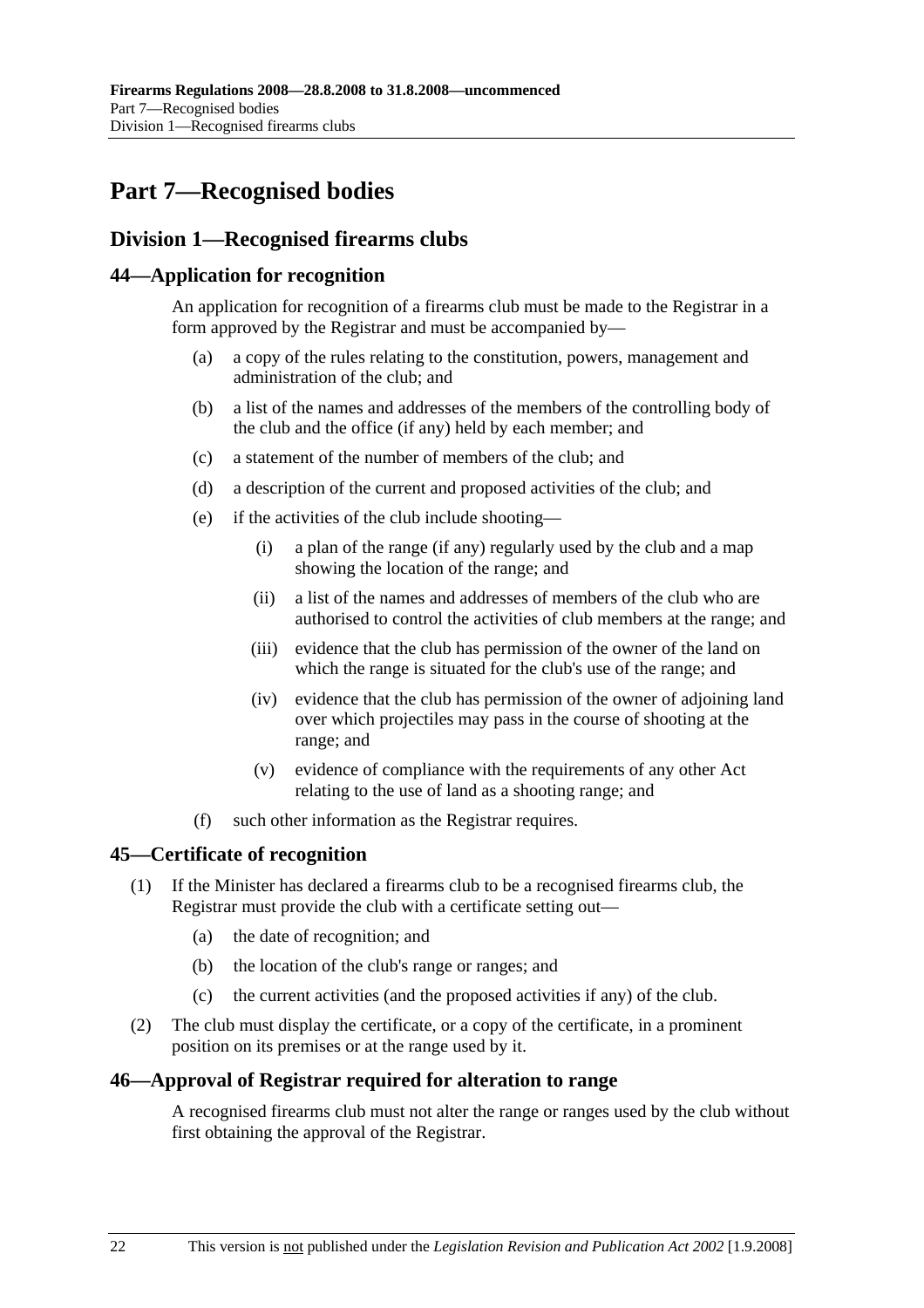#### **47—Club to inform Registrar of change**

- (1) A recognised firearms club must, within 28 days after—
	- (a) a variation to the rules of the club comes into force; or
	- (b) the membership of the controlling body of the club changes; or
	- (c) a variation in or addition to the activities of the club has occurred,

provide the Registrar with—

- (d) the text of the variation to the rules; or
- (e) the names and addresses of the members of the controlling body and the office (if any) held by each member; or
- (f) a description of the variation in or addition to the activities of the club.
- (2) A recognised firearms club must—
	- (a) from time to time, at the request of the Registrar, provide the Registrar with such information in relation to the affairs and activities of the club as the Registrar requires; and
	- (b) permit the Registrar, or a person authorised by the Registrar, to inspect the club premises and the range at any reasonable time.

#### **48—Acceptance of new members**

A recognised firearms club must not grant an application for membership of the club unless—

- (a) if the club is a shooting club—the applicant has produced to the club the applicant's shooting club member's licence or a certificate of the Registrar, issued within the preceding 21 days, certifying that the Registrar is satisfied that the applicant is a fit and proper person to hold a shooting club member's licence; or
- (b) if the club is a collectors' club—the applicant has produced to the club the applicant's collector's licence or a certificate of the Registrar, issued within the preceding 21 days, certifying that the Registrar is satisfied that the applicant is a fit and proper person to hold a collector's licence; and
- (c) the applicant has produced to the club 2 references each of which appears to have been signed by a person within the preceding 21 days and to state that the person has known the applicant for at least the preceding 2 years and that the applicant is a person of good character and a suitable person to be a member of a firearms club; and
- (d) an office holder of the club has, by personal contact with the person named in each reference as the referee, confirmed the signing of the reference by the person on the date stated in the reference and the contents of the reference.

### **49—Records to be kept by clubs**

- (1) A recognised firearms club must make records, as required by the Registrar by notice in writing, of—
	- (a) in respect of each person granted membership of the club, the actions taken in compliance with regulation 48; and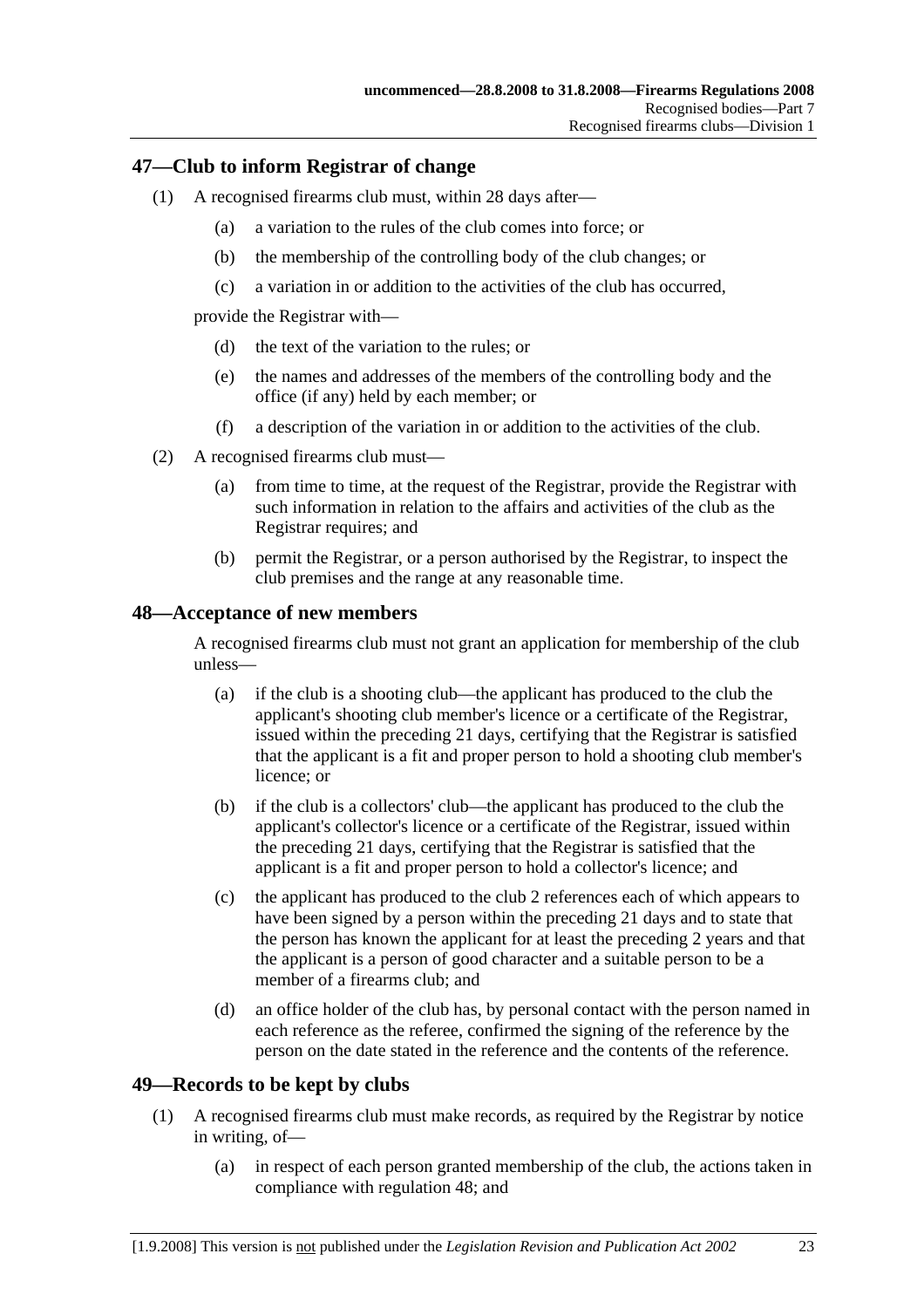- (b) participation by members of the club in activities of the club that involve the shooting of firearms; and
- (c) attendance by members of the club at meetings of the club including those of the kind referred to in paragraph (b) (if any).
- (2) Records referred to in subregulation (1) must be kept by the club for at least 3 years and must be produced for inspection when requested by the Registrar.

#### **50—Change in membership**

Within 28 days after a person ceases to be a member of a recognised firearms club, the club must give the Registrar written notice of the member's name and last known address and the date on which the membership terminated and, in the case of expulsion, the reason or reasons for the expulsion.

## **Division 2—Recognised paint-ball operators and recognised commercial range operators**

#### **51—Application for recognition of paint-ball operator**

- (1) An application for recognition of a paint-ball operator and approval of the operator's grounds must be made to the Registrar in a form approved by the Registrar and must be accompanied by—
	- (a) a description of the proposed activities of the operator; and
	- (b) a plan of the grounds proposed to be used by the operator and a map showing the location of the grounds; and
	- (c) a list of the names and addresses of the persons who are authorised to control the activities of persons on those grounds; and
	- (d) evidence that the operator has permission of the owner of the land on which the grounds are situated for the operator's use of the grounds; and
	- (e) evidence of compliance with the requirements of any other Act relating to use of land as grounds of a paint-ball operator; and
	- (f) such other information as the Registrar requires.
- (2) An application by a company must be accompanied by—
	- (a) a copy of the constitution of the applicant;
	- (b) a list of the names and addresses of the directors and shareholders of the applicant.

#### **52—Application for recognition of commercial range operator**

- (1) An application for recognition of a commercial range operator and approval of the operator's range must be made to the Registrar in a form approved by the Registrar and must be accompanied by—
	- (a) a description of the proposed activities of the operator; and
	- (b) a plan of the range proposed to be used by the operator and a map showing the location of the range; and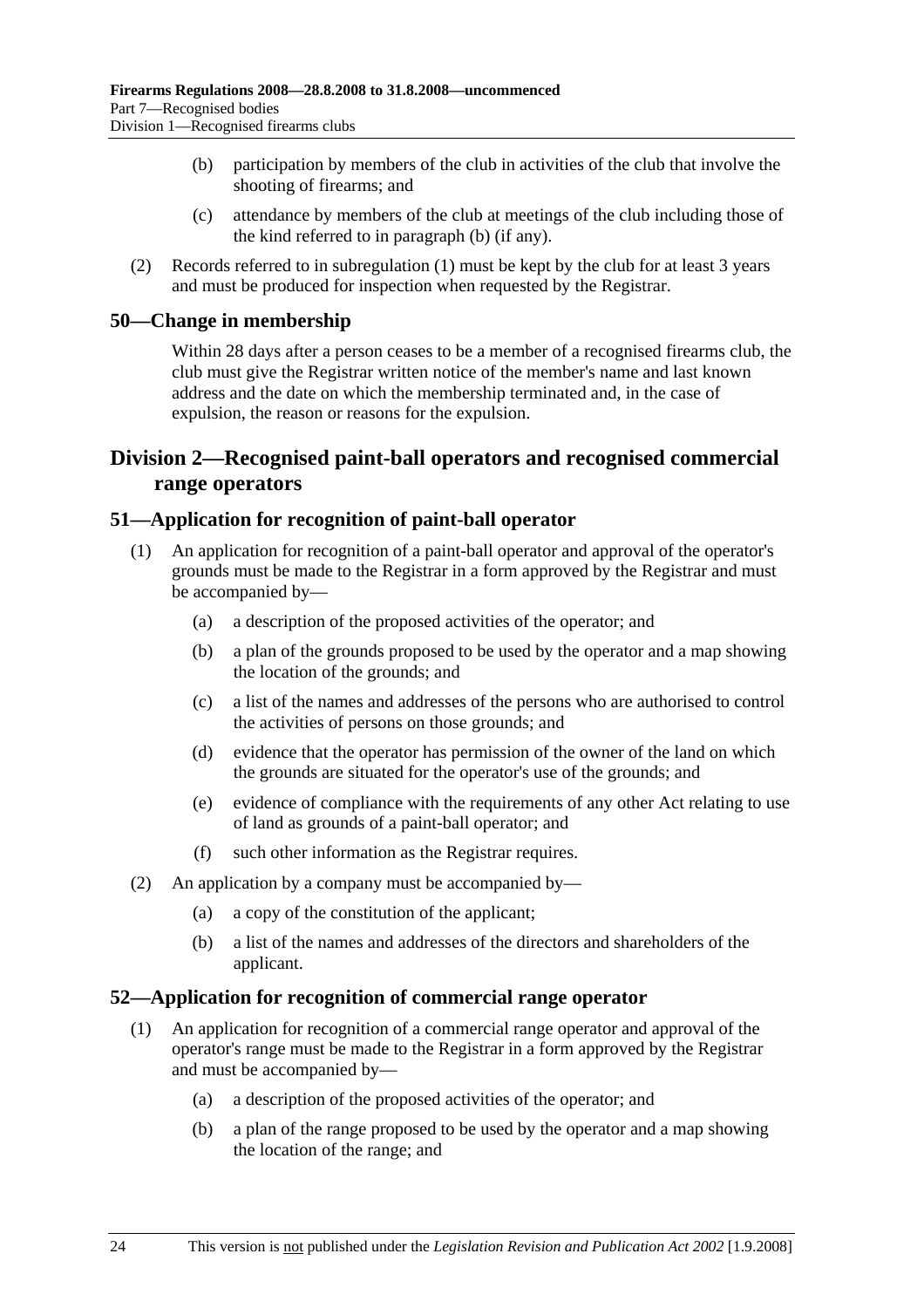- Recognised paint-ball operators and recognised commercial range operators—Division 2
- (c) a list of the names and addresses of the persons who are authorised to control the activities of persons on the range; and
- (d) evidence that the operator has permission of the owner of the land on which the range is situated for the operator's use of the range; and
- (e) evidence of compliance with the requirements of any other Act relating to use of land as a shooting range; and
- (f) such other information as the Registrar requires.
- (2) An application by a company must be accompanied by—
	- (a) a copy of the constitution of the applicant; and
	- (b) a list of the names and addresses of the directors and shareholders of the applicant.

#### **53—Certificate of recognition**

- (1) If the Minister has declared a person to be a recognised paint-ball operator or recognised commercial range operator, the Registrar must provide the operator with a certificate setting out—
	- (a) the date of recognition; and
	- (b) the location of the operator's grounds or range; and
	- (c) the proposed activities of the operator.
- (2) The operator must display the certificate, or a copy of the certificate, in a prominent position at the grounds or range used by the operator.

#### **54—Alteration of grounds or range**

A recognised paint-ball operator or a recognised commercial range operator must not alter the grounds or range used by the operator without first obtaining the approval of the Registrar.

#### **55—Operator to inform Registrar of change**

- (1) A recognised paint-ball operator or recognised commercial range operator must, within 28 days after a variation in or addition to the activities of the operator has occurred, provide the Registrar with a description of the variation in or addition to the activities of the operator.
- (2) A recognised paint-ball operator or recognised commercial range operator that is a company must, within 28 days after—
	- (a) a variation to the constitution of the operator comes into force; or
	- (b) a change in the directors or shareholders of the operator has occurred,

provide the Registrar with—

- (c) the text of the variation to the constitution; or
- (d) the names of the persons who have ceased to be directors or shareholders of the operator and the names and addresses of persons who have become directors or shareholders of the operator,

(as the case requires).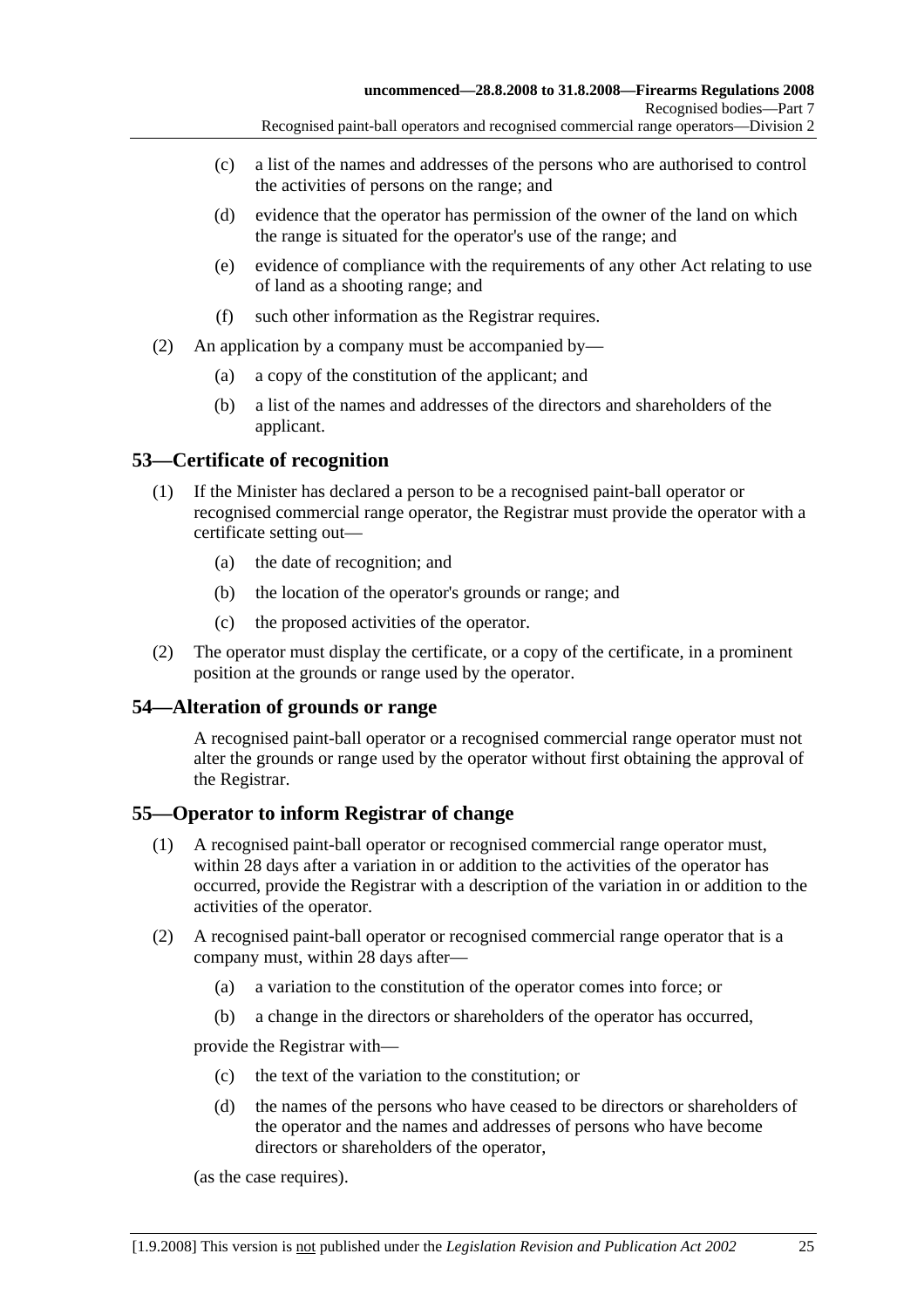- (3) A recognised paint-ball operator or recognised commercial range operator must—
	- (a) from time to time, at the request of the Registrar, provide the Registrar with such information in relation to the affairs and activities of the operator as the Registrar requires; and
	- (b) permit the Registrar, or a person authorised by the Registrar, to inspect the operator's premises and grounds or range at any reasonable time.

## **Part 8—Miscellaneous**

#### **56—Advertising firearm for sale**

A person (other than a dealer) who advertises a firearm for sale must include in the advertisement the identification number or combination of numbers and letters stamped or engraved on the firearm.

#### **57—Transporting of firearms—exclusion from section 35A of Act**

- (1) A person who carries on the business of carrying goods may carry a firearm and ammunition, or cause a firearm and ammunition to be carried, by the same vehicle, vessel or aircraft if—
	- (a) the owner of the firearm and the owner of the ammunition are being carried by the same vehicle, vessel or aircraft and no ammunition is carried in the chamber, breech or a magazine of the firearm; or
	- (b) the firearm and ammunition are carried in the same vehicle, vessel or aircraft with the approval of the Registrar.
- (2) For the purposes of section  $35A(2)$  of the Act, a class C, D or H firearm must not be transported if there is a round of ammunition in the chamber, breech or a magazine of the firearm.

#### **58—Records**

- (1) Records that a person is required to compile and keep under the Act, these regulations or the conditions of a licence must be produced on demand to the Registrar or a police officer.
- (2) All alterations made to records compiled and kept under the Act, these regulations or the conditions of a licence must be made so that the entry that is altered remains clearly legible.

#### **59—Form of applications and licences etc**

- (1) An application to the Registrar under the Act or these regulations must, unless otherwise provided, be in a form approved by the Registrar.
- (2) A licence, permit or registration certificate granted or issued by the Registrar must, unless otherwise provided, be in a form approved by the Registrar.

#### **60—Fees**

The fees payable under the Act and these regulations are set out in Schedule 1.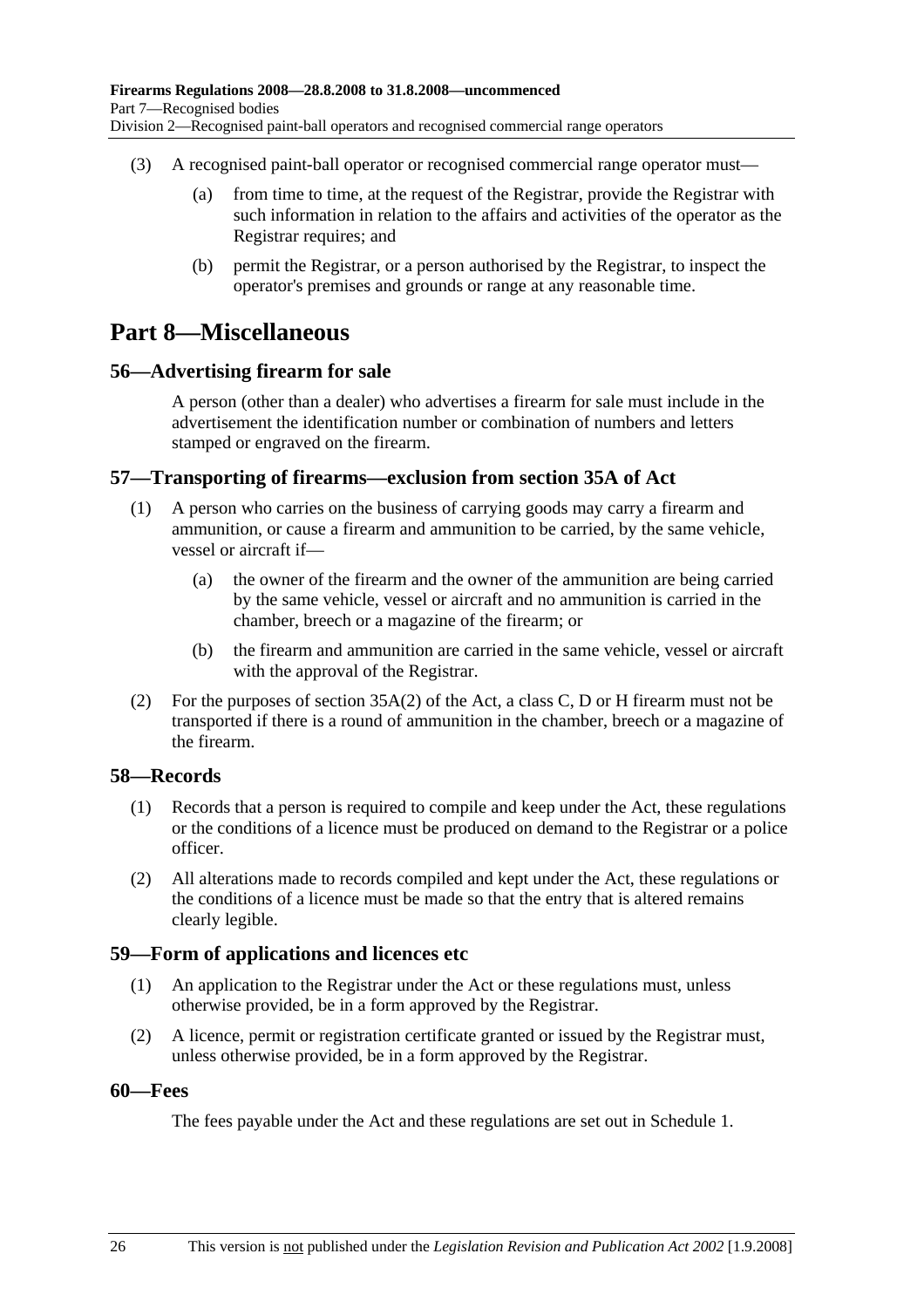#### **61—Offence**

A person who contravenes, or fails to comply with, a provision of these regulations is guilty of an offence.

Maximum penalty: \$2 500.

# **Schedule 1—Fees**

| $\mathbf{1}$   | Application for grant or renewal of firearms licence for prescribed firearms                                                                                                          |                                                                |         |  |
|----------------|---------------------------------------------------------------------------------------------------------------------------------------------------------------------------------------|----------------------------------------------------------------|---------|--|
| $\overline{2}$ | Application for grant or renewal of firearms licence for firearms other than<br>prescribed firearms-                                                                                  |                                                                |         |  |
|                | (a)                                                                                                                                                                                   | if term of licence does not exceed 1 year                      | \$65    |  |
|                | (b)                                                                                                                                                                                   | if term of licence exceeds 1 year but does not exceed 3 years  | \$169   |  |
|                | (c)                                                                                                                                                                                   | if term of licence exceeds 3 years but does not exceed 5 years | \$269   |  |
| 3              | Application for grant or renewal of dealer's licence authorising dealing in firearms or<br>firearms and ammunition-                                                                   |                                                                |         |  |
|                | (a)                                                                                                                                                                                   | if term of licence does not exceed 1 year                      | \$335   |  |
|                | (b)                                                                                                                                                                                   | if term of licence exceeds 1 year but does not exceed 3 years  | \$974   |  |
|                | (c)                                                                                                                                                                                   | if term of licence exceeds 3 years but does not exceed 5 years | \$1 616 |  |
| 4              | Application for grant or renewal of dealer's licence that only authorises dealing in<br>ammunition-                                                                                   |                                                                |         |  |
|                | (a)                                                                                                                                                                                   | if term of licence does not exceed 1 year                      | \$99    |  |
|                | (b)                                                                                                                                                                                   | if term of licence exceeds 1 year but does not exceed 3 years  | \$269   |  |
|                | (c)                                                                                                                                                                                   | if term of licence exceeds 3 years but does not exceed 5 years | \$440   |  |
| 5              | Application for variation of licence                                                                                                                                                  |                                                                | \$40    |  |
| 6              | Application for registration of firearm in name of owner of firearm or for issue of<br>\$24<br>duplicate certificate of registration                                                  |                                                                |         |  |
| 7              | Application for licence to replace licence lost, stolen or destroyed                                                                                                                  |                                                                | \$40    |  |
| 8              | Application for permit to acquire ammunition                                                                                                                                          |                                                                | \$24    |  |
| 9              | Fee to witness the transfer of a firearm under Part 3 Division 2A of Act                                                                                                              |                                                                | \$16    |  |
|                | However, if a firearm is registered in the name of the owner immediately after the<br>transfer of the firearm is witnessed by a police officer, the witnessing fee is not<br>payable. |                                                                |         |  |
|                | 10 Administrative fee on late renewal of a licence<br>\$26                                                                                                                            |                                                                |         |  |
|                |                                                                                                                                                                                       |                                                                |         |  |

## **Schedule 2—Revocations**

#### **1—Revocation of** *Firearms Regulations 1993*

The *Firearms Regulations 1993* are revoked.

## **2—Revocation of** *Firearms (Compensation) Regulations 1996*

The *Firearms (Compensation) Regulations 1996* are revoked.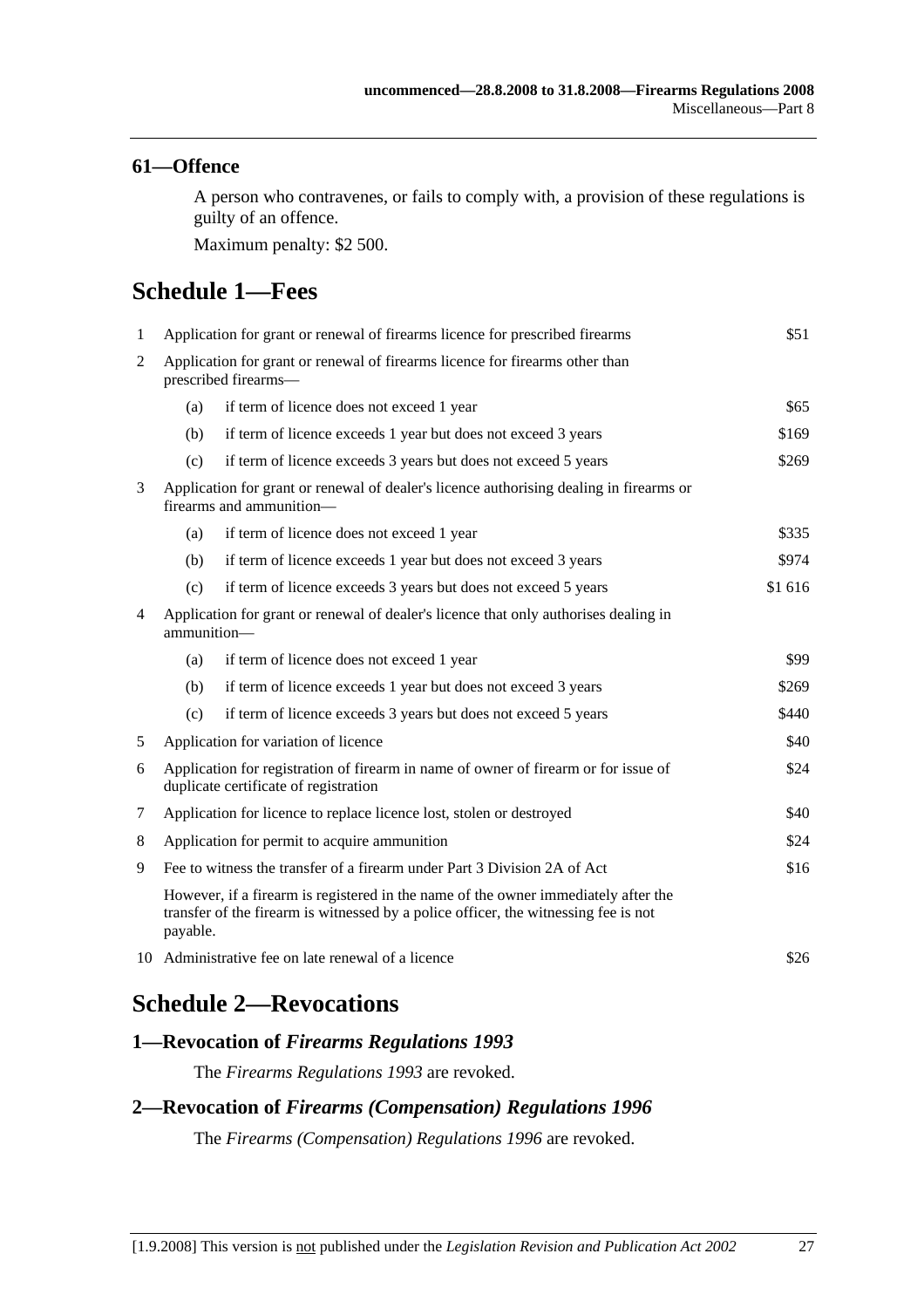**3—Revocation of** *Firearms (Exemption for Certain Exhibitors) Regulations 2003*

The *Firearms (Exemption for Certain Exhibitors) Regulations 2003* are revoked.